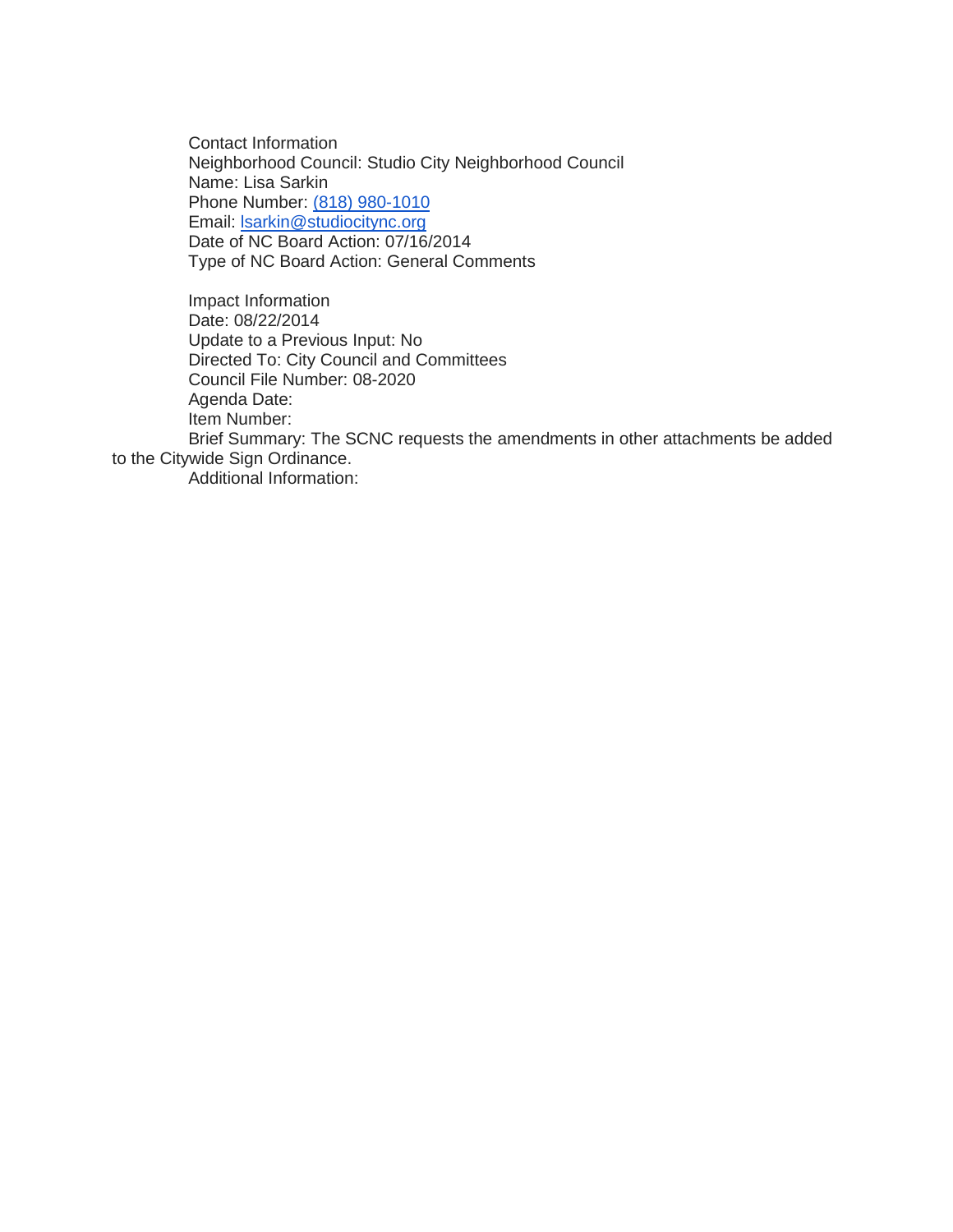#### **SCNC BOARD**

Lawrence Beer Lisa Cahan Davis Jane Drucker, Ph.D Jon Epstein Alex Izbicki Remy Kessler Brian Mahoney Richard Niederberg Scott Ouellette Steven Quat Lisa Sarkin Lana Shackelford Gail Steinberg Rita C. Villa John T. Walker, Ph.D Denise Welvang



# BOARD MEETING APPROVED MINUTES Wednesday, July 16, 2014 Light Buffet 6:30pm Meeting 7:00pm at

CBS Studio Center, Building 8, MPR-3, 4024 Radford, Studio City CA, 91604

PRESIDENT John T. Walker, Ph.D

> VICE PRESIDENT Lisa Sarkin

**TREASURER** Scott Ouellette

> **SECRETARY** Rita C. Villa

CORRESPONDING SECRETARY Jane Drucker, Ph.D

4024 Radford Ave. Edit. Bldg. 2, Suite 6 Studio City, CA 91604 (818) 655-5400

www.StudioCityNC.org

The public is requested to fill out a "Comment Card" to address the Board on any item of the agenda prior to the Board taking action on an item. Comments from the public on Agenda items will be heard only when the respective item is being considered. Comments from the public on other matters not appearing on the Agenda that is within the Board's subject matter jurisdiction will be heard during the Public Comment period. Public comment is limited to two minutes per speaker, unless directed otherwise by the presiding officer of the Board. The agenda is posted for public review at: Studio City Neighborhood Council website (www.studiocitync.org); as well as CBS Studio Center, Radford and Colfax gates. As a covered entity under Title II of the Americans with Disabilities Act, the City of Los Angeles does not discriminate on the basis of disability and upon request, will provide reasonable accommodation to ensure equal access to its programs, services, and activities. Sign language interpreters, assistive listening devices, or other auxiliary aids and/or services may be provided upon request. To ensure availability of services, please make your request at least three (3) business days (72 hours) prior to the meeting you wish to attend by contacting the Studio City Neighborhood Council Vice President, Lisa Sarkin (818) 655-5400 or by email to lsarkin@studiocitync.org. In compliance with Government Code section 54957.5, non-exempt writings that are distributed to a majority or all of the Board in advance of a meeting, may be viewed at our website by clicking on the following link: www.studiocitync.org or, at the scheduled meeting.

- 1. Call to Order & Roll Call. Lawrence Beer excused, Lisa Cahan Davis present, Jane Drucker - present, Jon Epstein - excused, Alex Izbicki - present, Remy Kessler - present, Brain Mahoney – present, Richard Niederberg - present, Scott Ouellette – excused, Steven Quat – present, Lisa Sarkin - present, Lana Shackelford – present, Gail Steinberg – excused, Rita Villa – present, John Walker – present, Denise Welvang – present. 12 voting members; 7 to pass a motion. 51 stakeholders present.
- 2. Pledge of Allegiance. The Pledge was recited.
- 3. Approval of June 18, 2014 Board Minutes. Approved in the absence of objection.
- 4. Comments by the President. John Walker welcomed everyone. He acknowledged the Outreach Committee for the great job on Movies in the Park specifically Lana and Alex. Saturday the  $26<sup>th</sup>$  is The Lorax. The funding form on line has been corrected. Please fill out and submit it if you are requesting funding. He announced that he is a member of the Quality and Productivity Commission. The Commission is responsible for the evaluation of public service entities. The Commission has \$1.5 million to be awarded to various departments. Kevin James came to the Commission. He advised them that \$27 million has been released to repair sidewalks. He was not sure how the ones to be repaired will be selected. He also announced that you can now go to LAfiles.org to find out the status of any city application.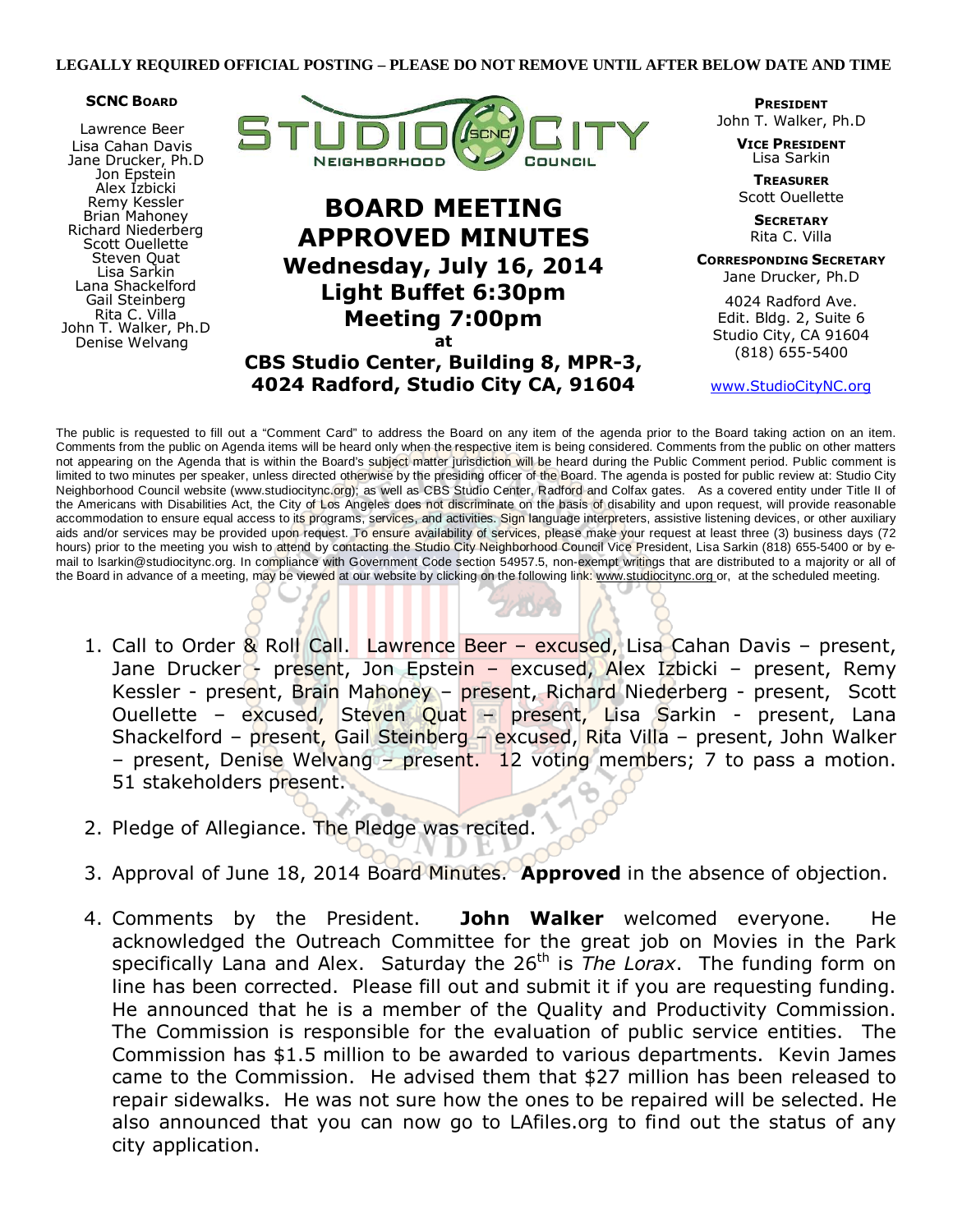5. Special Guest Bob Hertzberg, candidate for California Senate. John Walker introduced CA Senate candidate Bob Hertzberg running in the  $18<sup>th</sup>$  District. He is a man with big ideas. **Bob Hertzberg** said he takes a broad view of the San Fernando Valley. There will now be an east and west valley district. He feels that the redistricting has been done better. He won 63% of the vote. The open primary system now means people have to run again after the primary. He is doing listening tours. He and his team are working through the summer. They are doing their homework. He is updating his community guide to be able to build relationships so that he can govern better. He is also doing the "big think". He has been in government for 41 years. He wants to fix the things that are wrong. He is working on the initiative reform process. He is doing the work and has his ear to the ground. The southern part of the District is very different from the Northern part. He has established a Fund for the Valley. He wants to create an office that is different than before to reach out to the communities. He wants to get people jobs. The water issue is very important. We need to modify our behavior to reduce water usage. We need to do it using technology. We are using the same amount of energy now than we did when Regan was President. We have been intelligent about our energy usage and now we need to do this with the water issue. It is all about interest groups. We have lost the heart of what government is about. We are a republic. Candidates must be concerned about the value they bring now not whether they will get elected again. Where is the politics on Indian Gaming. He does not want to give platitudes. He wants to make things happen. Traditional political order has to change. Barry Johnson asked if you have 42<sup>nd</sup> years in public service what would you do to rewrite SB 1818? **Response** in 2004 when the measure was passed it was not thought through. There should be economic factors taken into consideration not just a set of numbers. In a republic we must all work together. It needs to be fixed at the state level. John Walker said Studio City is an active coalition of people. Everyone here tonight is an active voter. What can you do to maintain the suburban feel of Studio City and still get all of the services we pay for? **Response** – power has migrated to Washington and there is no sense of community. He is an advocate of a borough plan. Local government only does a hand full of things. We have integrated communities and the new economy has given us a way to have checks and balances. Technology gives us the ability to have transparency. We can create communities. He is an advocate of keeping money and power at the local level. He feels that people do not believe that their tax monies are being spent wisely. There are 157 elected officials in the San Gabriel Valley but there are only 15 city council members representing the entire City of Los Angeles. We need to reduce the scale and create community. Carmen Cedros asked how SB1818 will be changed. Studio City is being hit hard by it. Response: We need to change the law to incorporate economic and community standards. He is not sure if he will introduce legislation on this or not. He wants to partner with other legislators and work with others. A Stakeholder asked "Shouldn't the state be responsible for tracking this?" Response: No the community must enforce it.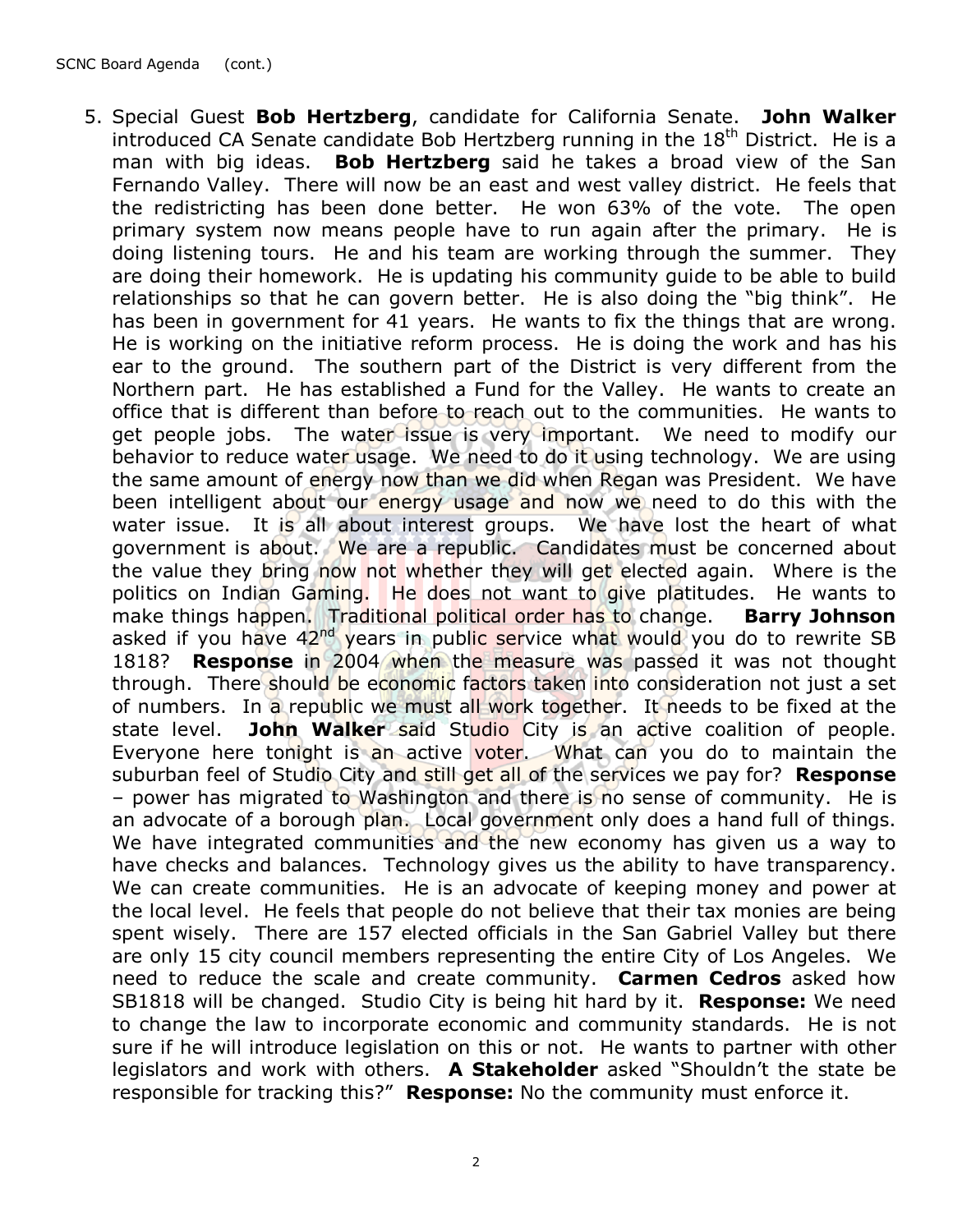Laws must be self-executing. Give enforcement authority to Neighborhood Council's. Don't create more administration. Steven Ouat asked about water. There is an ocean. Why aren't we using desalination plants and water from the ocean? **Response:** The current power structure is not in favor of this. Cost is a factor on the desalination. Environmentalists are against it. Osmosis creates brine. What is to be done with the brine? As the pressure of water shortages get higher, this may be done. **Bandon Pender** asked what is your plan to work with the legislature to understand we need to keep entertainment jobs here? How will he work with the unions? Response: Northern CA says they don't care about entertainment jobs. The unions feel that it is just giving the rich more money. Jerry Brown's attitude was that it is just a give-away. He wants to create a funding formula to look at what it means to keep the industry here. He wants a self-executing program that keeps job here. Richard Niederberg asked what project was left incomplete which he could not complete due to term limits. **Response:** He wanted to improve the rules in the Senate. The initiative process needs reform. We need a level playing field on money. The other issue is the water situation including creating the delta tunnels. In the Valley the issue is water. Deal with the spreading fields and clean up the water to make the Valley self-sufficient.

6. Public Comments on non-agenda items within the Board's jurisdiction. Mark **Reed,** introduced himself as a congressional candidate for the 30<sup>th</sup> District. His email address is 30District.mrgongress@verion.net. His family is in the film industry. He said that we should replace Brad Sherman with someone who is industry friendly. He would like to be our champion to represent us and the industry. David Hernandez spoke on immigrant children. The children that have come into LA are being housed at Port Hueneme. They are being screened and trying to connect them to family or transfer them to faith based organizations. Many children have come on their own. Over 3,000 are expected in the next week. They are trying to find venues to house these children. **Kiko Rubin** said she has a problem with her neighbor. They share a driveway. The neighbor has 5 cars and never uses their garage. The neighbor broke her garage door and also two windows. The police have done nothing. Where can she go to solve the problem? John Walker said he would refer her to someone. Barry Johnson encouraged board members to contact him if we have any questions about the transportation motions. He will answer them in advance of the board meeting to help the board meeting move more smoothly. He recommended that Kiko contact Lisa Sarkin. Ricardo Benitez introduced himself as a candidate for state Senate. He arrived here on time and would like to represent us and address our concerns. He was on the Sylmar Neighborhood Council and he created several committees including the public safety and outreach committee during his term on the NC. He wants to reach out so he can work on community concerns. His major issue is public safety and he wants to bring jobs including the film industry.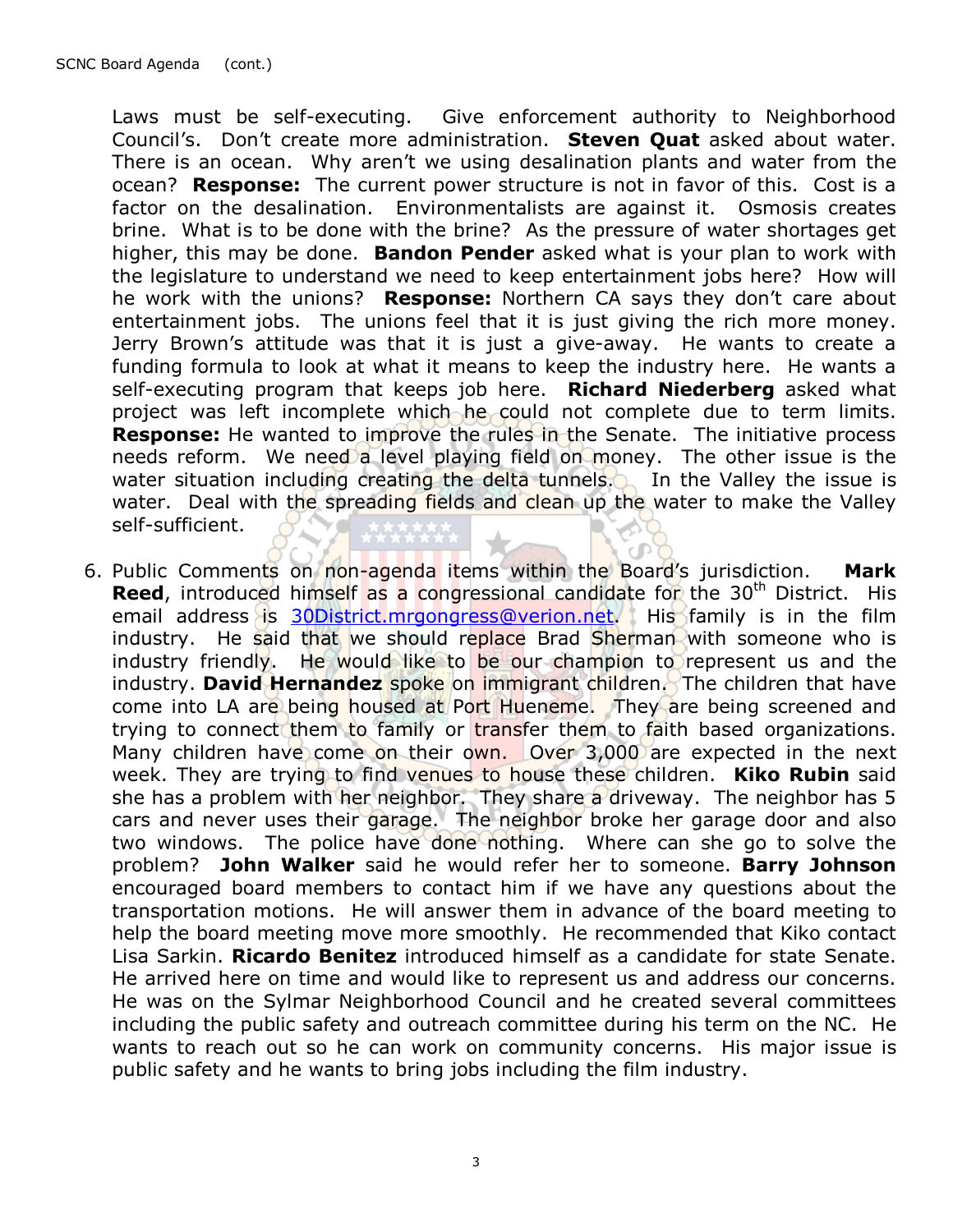- 7. Responses to comments from the Board. Lana Shackelford said that she appreciated David Hernandez coming to share his information with us.
- 8. Update from CD2 by Courtney Hamilton. Courtney Hamilton said that Councilman Krekorian has asked the other councilmen how they will prioritize the sidewalks to be repaired. He is also looking at a loan program and looking into bringing back the 50/50 program. The permit fee will be waived for anyone who wants to fix their own sidewalk. She announced that there has been a positive response our movies of the park. She suggested that we see the Councilman's newsletter for a listing of other movies in the park. The California film tax credit is moving through the state. She asked citizens to support it and urged stakeholders to contact state senator and voice their support. **Barry Johnson** asked if trees have been lifting sidewalks and if you get your permit then Urban Forestry can approve their removal. You don't have to replace them but can donate a tree to the city reserve of trees. Carmen Carasco asked when you replace trees with trees from the city lot, aren't they being replaced with younger trees. In the Beeman Park area many mature trees have been removed and replaced with young trees and this is changing the character of the neighborhood. A **Stakeholder** asked if anyone can go get a tree from the city lot. **Response:** was yes through Million Trees LA.
- 9. Treasurer's Report by **Scott Ouellette**. Due to Scott's absence Remy Kessler gave the report. John walker read the motion.

## Motion: The Board of the Studio City Neighborhood Council has reviewed the Monthly Expenditure Report for June, 2014 and hereby accepts and approves it.

See Board Vote on Funding Request Form attached to these minutes as Exhibit I. Motion Carried - Unanimous.

- 10. Budget Committee Report by Remy Kessler. Remy Kessler requested that we adjourn to the special agenda as that is where all the budget requests are presented for consideration. Moved: Rita C. Villa, Second: Lisa Sarkin, Vote: Unanimous.
- 11. Outreach Committee Report by Lana Shackelford. Lana Shackelford thanked the board members that helped with the Movies in the Park. There was a great turn out. She asked board members to come out to help on the  $26<sup>th</sup>$ . She thanked Courtney for the help we have received from the Councilman's office. She also thanked Universal for the prizes for the trivia contest. There will be more prizes for The Lorax movie. Lana Shackelford also thanked CBS for the truck and generator. She announced that we will have a table at the farmer's market this Sunday. She also announced that there will be updates to the website.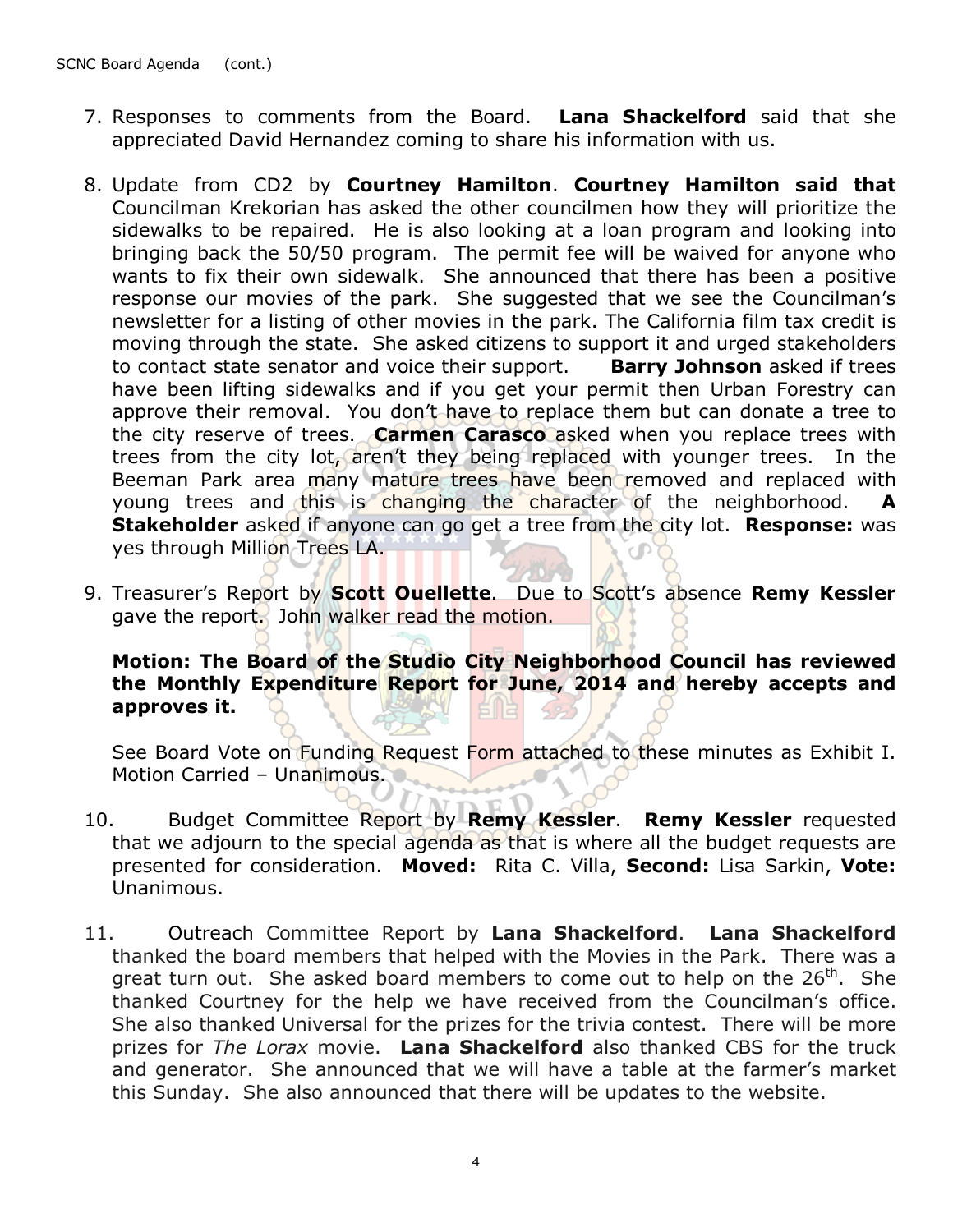- 12. Public Safety Committee Report and Budget Advocates by **Brandon Pender**. **Brandon Pender** reported that Budget Day will be August  $16<sup>th</sup>$  at City Hall. People can go and see how the city is spending the money. We need two budget representatives. Budget Day starts at 8 AM and goes to 1PM. After 1 PM the budget advocates will meet. Rick Cole met with budget advocates and suggested changes to the white paper. He wants the neighborhood council members to meet with city departments and be part of those committees. There will be flyers on this. Lisa Sarkin asked what we can do to help out on National Night Out. Patty Kirby handed out a document with areas where they need help. Brandon Pender went over the list of people needed. He said that John Walker will be stage manager. Patty Kirby  $-$  thanked CD2 for their support of this event.
- 13. Land Use Committee Report by Lisa Sarkin. Lisa Sarkin gave background on Motion A. John Walker read Motion A. Barry Johnson thanked the hearing officer for realizing that SB1818 is a bad law. It benefits the developer with more money at the expense of the community. He thanked Lisa Sarkin for putting the "no cut out" item in the motion. Dave Mintz stated that he lives on Sarah Street they support the motion and provided an arborist report. He showed a photo of his property. Johnathan Schreiber lives on Sarah and thanked Lisa for work done on their behalf. He also thanked CD2 for its help. The advisory agency postponed the hearing for 60 days. The developer was to meet with the committee and community. The developer is not abiding by the conditions and this is stressful. He supports the motion. Patti Clemens said she lives on Sarah. She has lived there since 1984. They concur with the 5 mitigation measures. The building to the south of the proposed development has a transitional height. Carmen Carrasco thanked Lisa for the support she has given to the community. These conditions are small compromises that should not have a big impact on the developer's profit on this project. She supports the motion. Elaine Mintz gave her time to Dave Mintz. Ava Zweig said she supports the motion. John Walker asked where the property is located. Remy Kessler suggested the motion be amended to include a  $6$  foot set-back. Moved to amend to go to 6 feet by Steven Quat; Second by Rita Villa. Vote: Unanimous.

### Amended Motion A: The Board of the Studio City Neighborhood Council supports the 32 unit condominium development [TT-72101-CN] at 4600 Coldwater Canyon Avenue with the following conditions:

- 1. Transitional height towards Sarah Street on the third and fourth floors.
- 2. No balconies on the north and east side of the building.
- 3. A 6 foot set-back of the parking structure from the eastern property line.
- 4. Protect and insure survival of the mature trees on the abutting properties.
- 5. No cut out on Coldwater Canyon Avenue to widen the street.
- 6. Minimum 2.5 parking spaces per unit.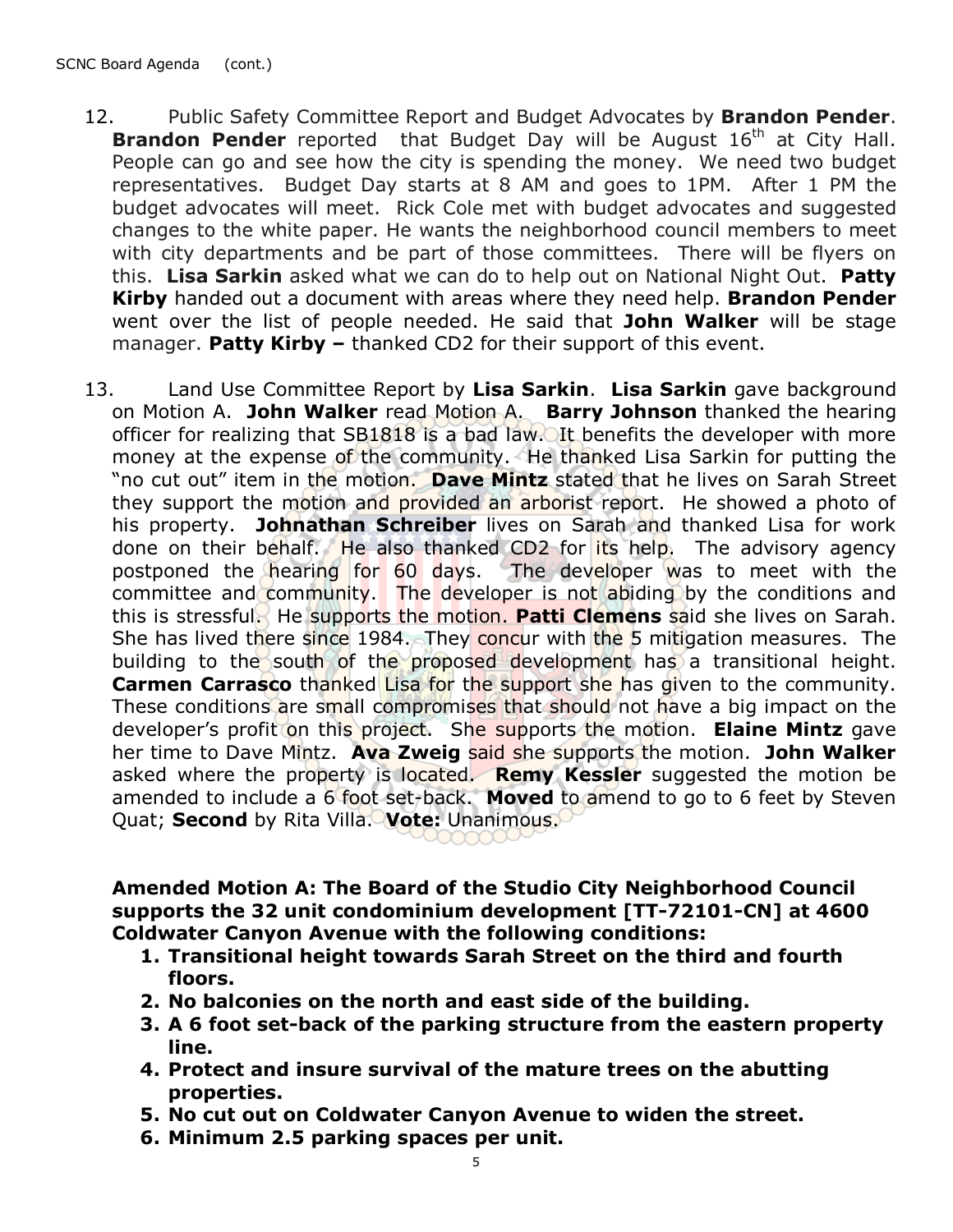See Roll Call Vote on Motion 13A attached to these minutes as Exhibit II. Motion Carried.

Lisa Sarkin gave background on Motion B. John Walker read Motion B. Barry **Johnson** said the PRB money is not part of the money that the city is now going to release. Lana Shackelford said she is glad we are doing this. Lisa Davis asked if there would be seating. **Response** was no.

Motion B: The Board of the Studio City Neighborhood Council supports the Studio City Beautification Association's adoption of city right-of-ways at:

### 1. The two islands on Ventura Blvd. and Eureka Drive

2. The hillside triangle formed by Ventura Blvd. and Fairway Avenue. Both projects will be under the City's Adopt-a Median Program.

See Roll Call Vote on Motion 13B attached to these minutes as Exhibit III. Motion Carried.

Lisa Sarkin reported that the Land Use Committee has a new member who lives off Lankershim. There are now 5 Medical Marijuana Dispensaries left and they are all legal. The Xen Lounge hearing is scheduled for July  $18<sup>th</sup>$ . She requested that stakeholders please come and support our opposition to this. She also reported that the Blitz truck repaired 5 of the 12 items on the list. Ventura and Rhodes got a new crosswalk.

- 14. Cultural Affairs Committee Report by Richard Niederberg. Richard Niederberg reported that he wanted to thank the Councilman for his help with the Luminaria. The committee is trying to set up "Story Slam." He also indicated that the "Picture This" event was a success.
- 15. Transportation Report by Barry Johnson. Barry Johnson gave background on Motion A. We have supported this for many years. John Walker read Motion A. Remy Kessler asked what only supports mean. Barry Johnson responded and provided an explanation.

Amended Motion A. The Board of the Studio City Neighborhood Council (SCNC) supports a bike path along the south bank of the Los Angeles River in Studio City (except between Laurel Canyon Boulevard and Colfax Avenue in order to get around the CBS Studio Center (CBS) and a south bank storm drain into the river at Laurel Canyon Boulevard); with bike path tunnels under Whitsett Avenue, Tujunga Avenue, Vineland Avenue and Lankershim Boulevard, as well as, a tunnel under the north side of Laurel Canyon Boulevard due to a storm drain entering the river on the south side and a bridge or close proximity tunnel under the 101 Freeway. Additionally, the SCNC supports bike path bridges over the Los Angeles River just west of Laurel Canyon Boulevard and just east of Colfax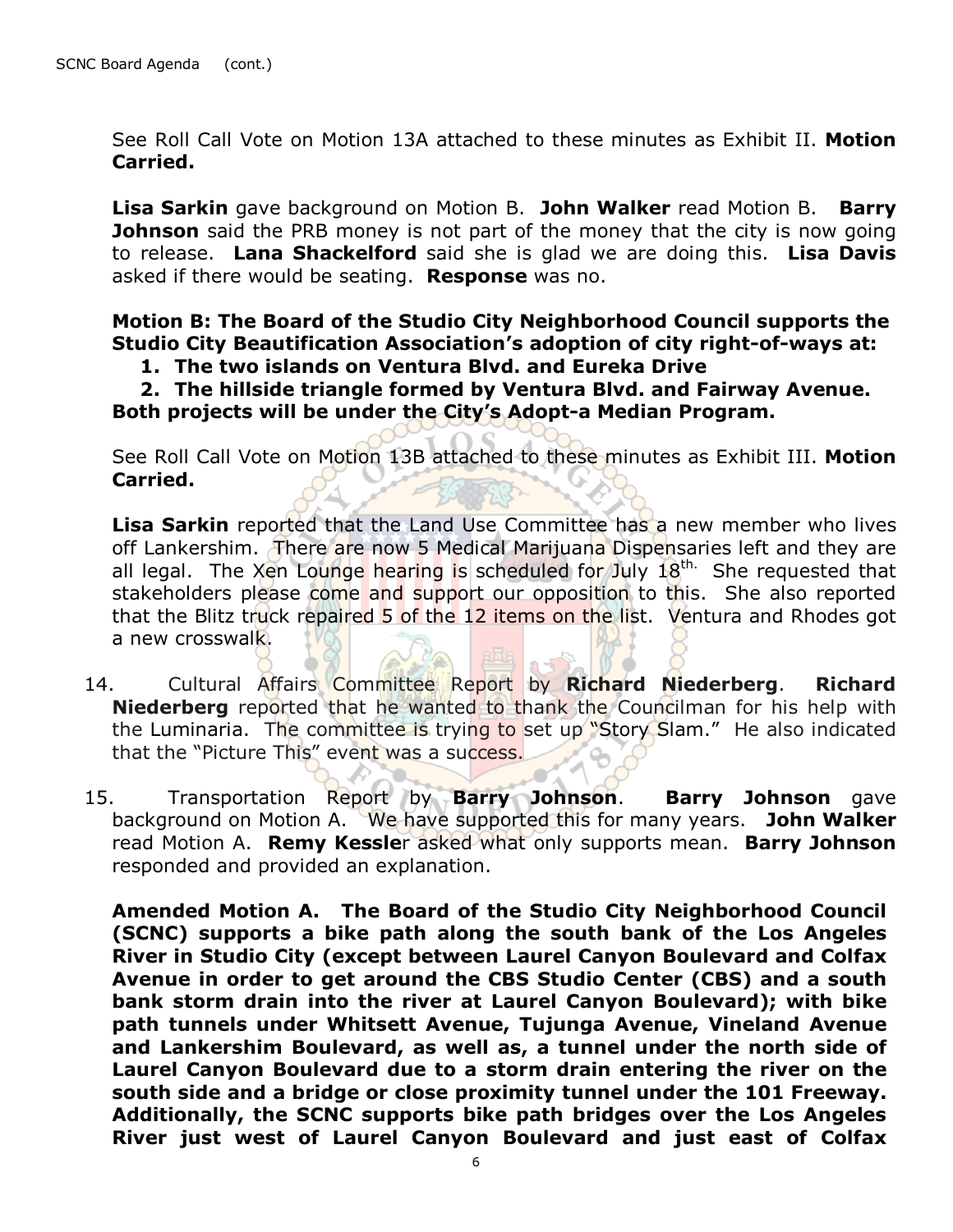Avenue, as well as, over the Tujunga Wash at Radford Avenue; all for the purpose of getting around CBS and the Laurel Canyon Boulevard storm drain. All of the above is without intrusion into any river/wash channel. The SCNC does not support any other alternative.

Rita Villa called the question.

See Roll Call Vote on Motion 15A attached to these minutes as Exhibit IV. Vote on amended motion. Motion Carried.

Barry Johnson gave background on Motion B. John Walker read Motion B.

Motion B. The Board of the Studio City Neighborhood Council requests that Councilmember Paul Krekorian place highly visable signs (perpendicular) on both sides of Ventura Boulevard in front of the Studio City Parking Structure to raise the awareness of the parking structure's existence that the current sign (parallel) does not.

See Roll Call Vote on Motion 15B attached to these minutes as Exhibit V. Motion Carried.  $O(\sum x_i^2)$  $\blacksquare$ 

- 16. Bylaws Committee Report by Jane Drucker. Jane Drucker stated that the Bylaws Committee is looking at reworking the community service organization definition. She asked board members and stakeholders to submit their ideas. Please reply only to Jane. She encouraged all board members to read the Bylaws and Operating Procedures and the book on how to use Robert's Rules of Order. **Jane Drucker reported that it was the consensus of the Bylaws Committee that** the SCNC should continue to use Robert's Rules of Order. The committee concluded that the use of Robert's Rules is like an insurance policy. They noted that Rosenberg doesn't address all the items addressed in Robert's Rules. We should have a copy of it in the conference room. Brian Mahoney asked why we considered using anything other than Robert's Rules. Jane Drucker responded and provided background.  $000000$
- 17. Government Affairs Committee Report by Rita Villa. Rita Villa gave background on Motion A. John Walker read Motion A. Barry Johnson said that this came to the government affairs committee from other Neighborhood Councils who are supporting this motion. There are at least 20 other neighborhood councils that also submitting the motion. John Walker asked where the councilman stands on this.

Amended Motion A: The Board of the Studio City Neighborhood Council requests that the Planning and Land Use Management Committee amend the proposed Citywide Sign Ordinance to: (1) revise the "takedown" ratio for removal of existing billboard space for every new square foot of billboard space installed from one sq. ft. removed for every one sq. ft. installed and to state that the "community benefit" packages be allowed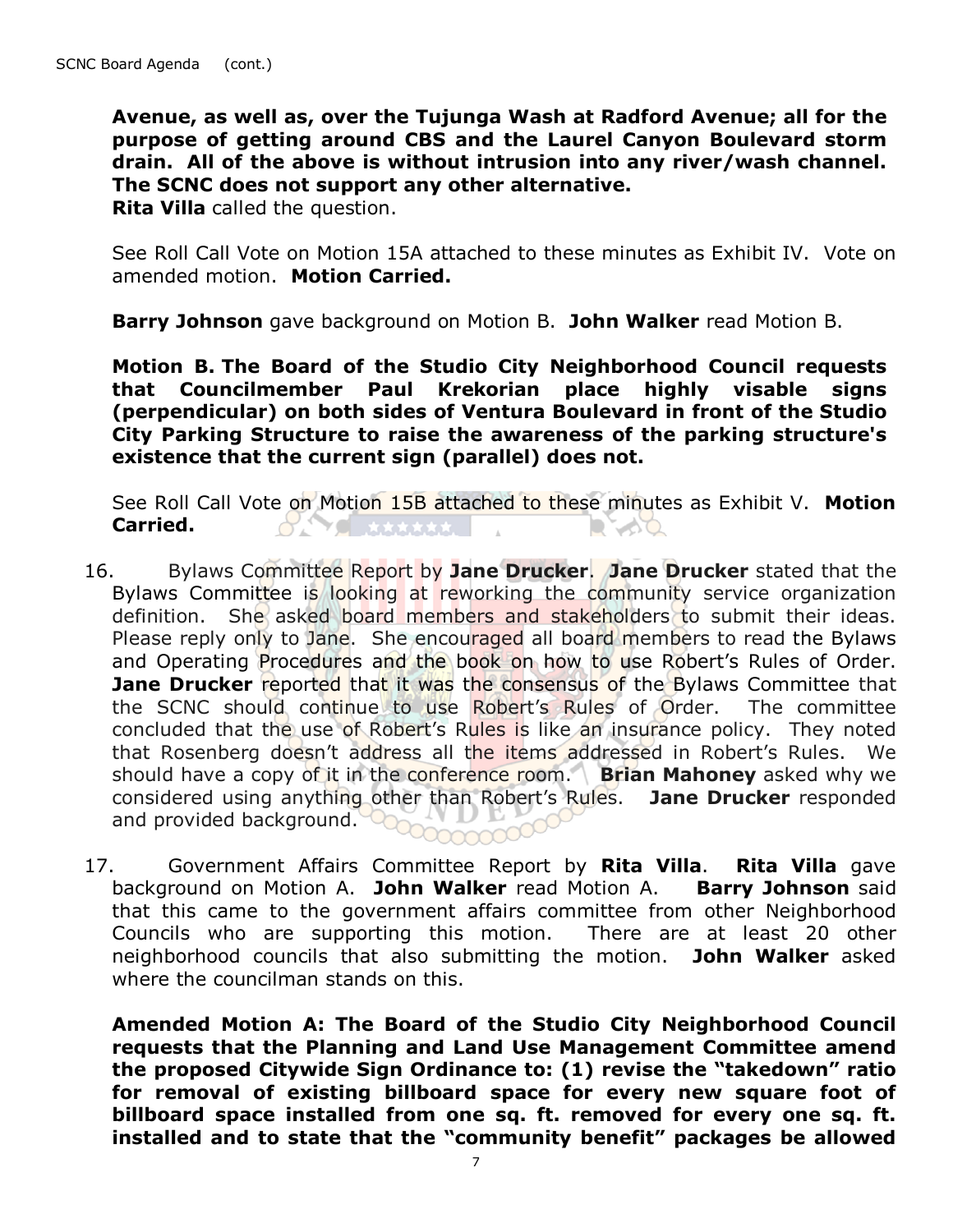to substitute for a maximum of 15% of that takedown requirement. (2) to limit the grandfathered sign districts to the two sign districts previously approved by the City Planning Commission in 2009 rather than the 14 proposed in the current version of the proposed sign ordinance. This motion should be submitted as a Community Impact Statement to Council File 08-2020.

See Roll Call Vote on Motion 17A attached to these minutes as Exhibit VI. Motion Carried.

Rita Villa gave background on Motion B. John Walker read Motion B.

Motion B: The Board of the Studio City Neighborhood Council requests that the draft of the special filming conditions for the Colfax Meadows area disseminated June 16, 2014 be amended as follows: Bullet Point 1 to include specific numerical limitations, such as one shoot per block per four weeks, with a maximum duration of the shoot of two consecutive days. Additionally, the last sentence, which is bolded, to replace the words "should be assumed to be" with "will be." Bullet Point 2 to indicate weekend and holiday filming is prohibited. Bullet Point 3 to change resident notification from "at least two days" to "at least three days" and permit request submission from "at least three days in advance" to " at least four days in advance." Bullet Point 10 to include parking restrictions signs. Final bullet point to change the word "encourage" to "require."

Lisa Sarkin said she is inundated with objections to filming. She observed that the surveys are not respected. They come the day before the shoot is going to start because they don't count the set up and take down time. Nobody wants to say no to filming because we need this business. Guy Langman from FilmLA addressed some of the concerns. Lee Davis said we can't have a "not in our back yard" attitude. The problem is the process. **Brandon Pender** said things fall through the cracks. Surveys go in the street. Alex Izbicki said he agreed with Lee Davis that this is a tough situation. This area is safe and it works for the filmmakers. We should have filming limits. Steven Quat asked how far an area they have to pass the surveys out. Lisa Sarkin responded 300 feet is the answer. She said the major issue is that filmmakers are allowed to film on holidays and Sundays when construction is not allowed on those days. Richard Niederberg said the film industry increased location fees. We need to allow some filming. Lana Shackelford asked if the survey area could be extended. She wondered how many of the shoots are union shoots. **Brian Mahoney** said this is very limiting. Lisa Davis said we want to have the best way of communicating to the public. Jane Drucker said Colfax Meadows is less than half a square mile why should this area have so much impact from the filming.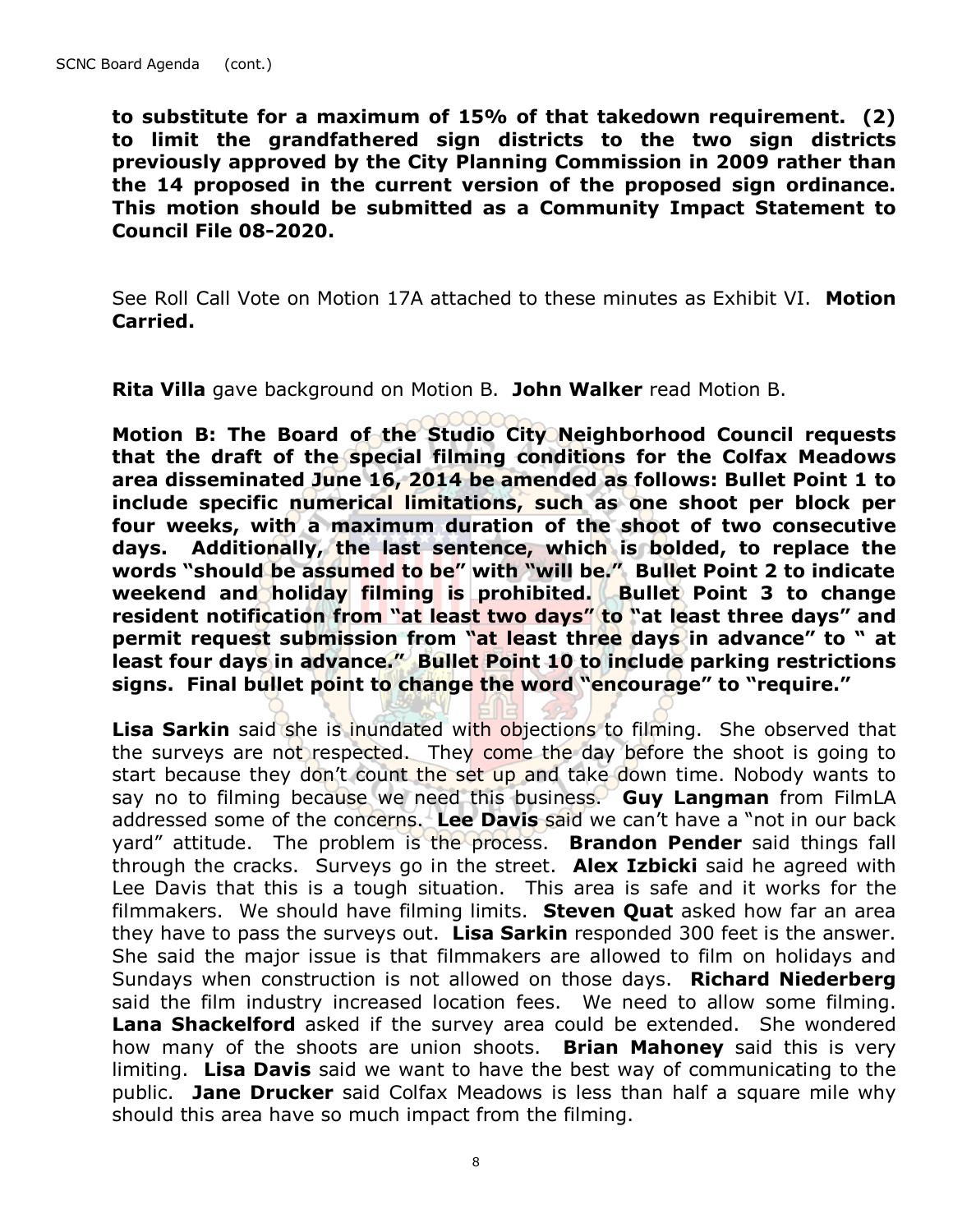See Roll Call Vote on Motion 17B attached to these minutes as Exhibit VII. Motion Failed.

- 18. Comments from Board Members on subject matters within the Board's jurisdiction. Jane Drucker said that this board needs to be more serious about listening to what the stakeholders are asking them to do. Lana Shackelford gave out a flyer for us to give to out to stakeholders regarding National Night Out.
- 19. Adjournment. Moved: Jane Drucker; Second: Steven Quat; Vote: Unanimous.

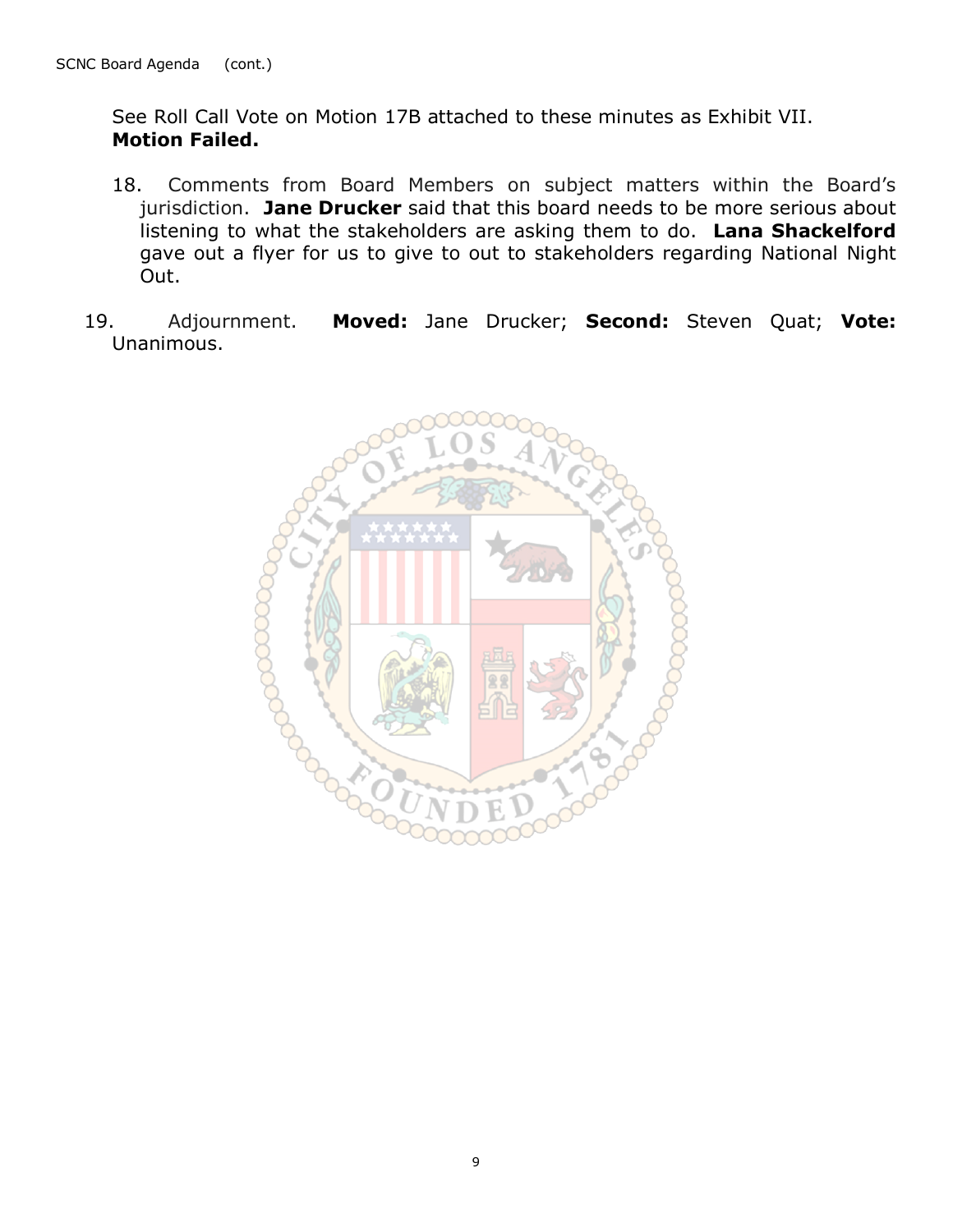|                | <b>Department of Neighborhood Empowerment</b><br><b>Board Vote on Funding Request</b><br><b>NC NAME:</b> | <b>Studio City Neighborhood Council</b>                                                                                             |                              |                    | <b>EMPOWER</b><br><b>NEIGHBORHOOD EMPOWERMENT</b> |                                          |        | EXHIBIT I  |
|----------------|----------------------------------------------------------------------------------------------------------|-------------------------------------------------------------------------------------------------------------------------------------|------------------------------|--------------------|---------------------------------------------------|------------------------------------------|--------|------------|
|                | <b>Budget Fiscal Year:</b>                                                                               | 2013-2014                                                                                                                           |                              |                    |                                                   |                                          |        |            |
|                | <b>Meeting Date:</b>                                                                                     | $16$ -Jul- $14$                                                                                                                     |                              | <b>Vendor:</b>     |                                                   | Monthly Expenditure Report for June 2014 |        |            |
|                | Agenda Item:                                                                                             | #9                                                                                                                                  | Amount:                      |                    |                                                   | Aggregate Reported Expenses \$37,487.87  |        |            |
|                |                                                                                                          |                                                                                                                                     | <b>Recurrence: □ Monthly</b> | X One Time Expense |                                                   | □ Multiple<br>(enter # payments)         |        |            |
|                | Description:                                                                                             | The Board of the Studio City Neighborhood Council has reviewed the Monthly Expenditure Report for June, 2014 and hereby accepts and |                              | approves it.       |                                                   |                                          |        |            |
|                |                                                                                                          |                                                                                                                                     | <b>Vote Count</b>            |                    |                                                   |                                          |        |            |
|                | <b>Board Member Name</b>                                                                                 | <b>Board Position</b>                                                                                                               | <b>Yes</b>                   | No                 | Abstain                                           | <b>Recused</b>                           | Absent | Ineligible |
| $1\,$          | John Walker                                                                                              | President                                                                                                                           | X                            |                    |                                                   |                                          |        |            |
| $\overline{2}$ | Lisa Sarkin                                                                                              | <b>Vice President</b>                                                                                                               | X                            |                    |                                                   |                                          |        |            |
| 3              | <b>Remy Kessler</b>                                                                                      | Treasurer                                                                                                                           | X                            |                    |                                                   |                                          |        |            |
| 4              | Rita Vila                                                                                                | Secretary                                                                                                                           | X                            |                    |                                                   |                                          |        |            |
| 5              | <b>Jane Drucker</b>                                                                                      | <b>Corresponding Secretary</b>                                                                                                      | X                            |                    |                                                   |                                          |        |            |
| 6              | <b>Lisa Cahan Davis</b>                                                                                  | <b>Board Member</b>                                                                                                                 | X                            |                    |                                                   |                                          |        |            |
| $\overline{7}$ | Jon Epstein                                                                                              | <b>Youth Member</b>                                                                                                                 |                              |                    |                                                   |                                          |        | X          |
| 8              | Alex Izbicki                                                                                             | <b>Board Member</b>                                                                                                                 | X                            |                    |                                                   |                                          |        |            |
| 9              | <b>Brian Mahoney</b>                                                                                     | <b>Board Member</b>                                                                                                                 | X                            |                    |                                                   |                                          |        |            |
| 10             | <b>Richard Niederberg</b>                                                                                | <b>Board Member</b>                                                                                                                 | X                            |                    |                                                   |                                          |        |            |
| 11             | <b>Scott Ouellette</b>                                                                                   | <b>Board Member</b>                                                                                                                 |                              |                    |                                                   |                                          | x      |            |
| 12             | <b>Steven Quat</b>                                                                                       | <b>Board Member</b>                                                                                                                 | X                            |                    |                                                   |                                          |        |            |
| 13             | Lana Shackelford                                                                                         | <b>Board Member</b>                                                                                                                 | X                            |                    |                                                   |                                          |        |            |
| 14             | <b>Gail Steinberg</b>                                                                                    | <b>Board Member</b>                                                                                                                 |                              |                    |                                                   |                                          | X      |            |
| 15             | <b>Denise Welvang</b>                                                                                    | <b>Board Member</b>                                                                                                                 | X                            |                    |                                                   |                                          |        |            |
| 16             | <b>Lawrence Beer</b>                                                                                     | <b>Board Member</b>                                                                                                                 |                              |                    |                                                   |                                          | x      |            |
| 17             |                                                                                                          |                                                                                                                                     |                              |                    |                                                   |                                          |        |            |
| 18             |                                                                                                          |                                                                                                                                     |                              |                    |                                                   |                                          |        |            |
| 19             |                                                                                                          |                                                                                                                                     |                              |                    |                                                   |                                          |        |            |
| 20             |                                                                                                          |                                                                                                                                     |                              |                    |                                                   |                                          |        |            |
| 21             |                                                                                                          |                                                                                                                                     |                              |                    |                                                   |                                          |        |            |
| 22             |                                                                                                          |                                                                                                                                     |                              |                    |                                                   |                                          |        |            |
| 23             |                                                                                                          |                                                                                                                                     |                              |                    |                                                   |                                          |        |            |
| 24             |                                                                                                          |                                                                                                                                     |                              |                    |                                                   |                                          |        |            |
| 25             |                                                                                                          |                                                                                                                                     |                              |                    |                                                   |                                          |        |            |
|                |                                                                                                          | <b>TOTALS</b>                                                                                                                       |                              |                    |                                                   |                                          |        |            |

NEIGHBORHOOD COUNCIL CERTIFICATION

Treasurer Signature Print Name Scott Ouellette Date We, Scott Ouellette and John Walker, declare that we are the Treasurer and Signer, respectively of the Studio City Neighborhood Council (NC) and that on July 16th , a Brown Act noticed public meeting was held by the NC with a quorum of 12 board members present and that by a vote of 12 yes, 0 no, and 0 abstentions the NC approved the above indicated Expenditure Request and Authorization Form. John Walker Date NC Additional Comments Signer's Signature Print Name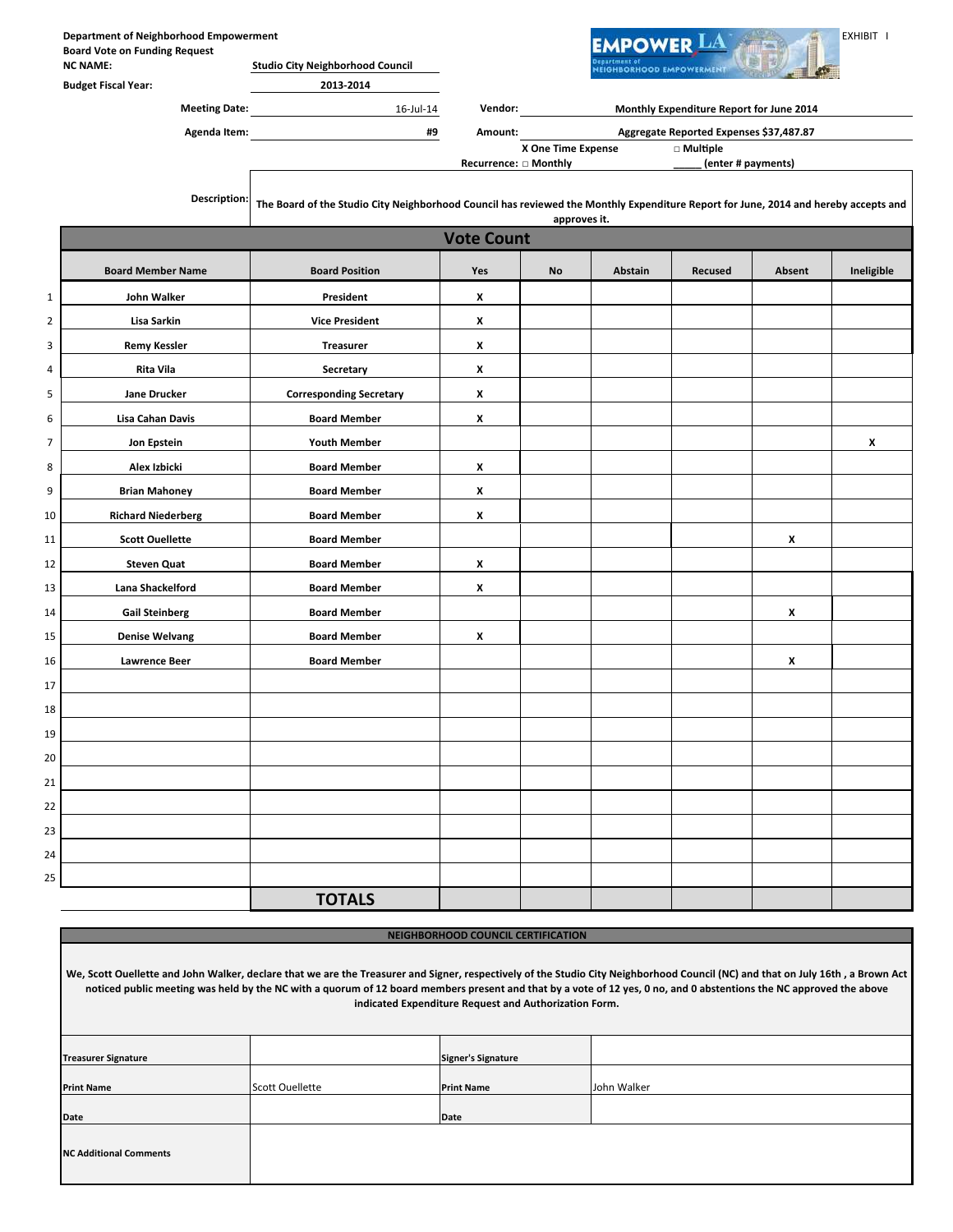Department of Neighborhood Empowerment Network Contact The Contact Technology of the Contact Technology of the EXHIBIT III Board Vote on Land Use Motion

NC NAME: Studio City Neighborhood Council

|  | ret Fiscal Year: |  |
|--|------------------|--|

| <b>Budget Fiscal Year:</b> |  |        |  | 2014-2015 |
|----------------------------|--|--------|--|-----------|
|                            |  | $\sim$ |  |           |

Agenda Item: #13 A

Meeting Date: 16-Jul-14 Vendor:

**EIGHBORHOOD EMPOWERMENT** 

N/A

Recurrence:

Description: The Board of the Studio City Neighborhood Council supports the 32 unit condominium development [TT-72101-CN] at 4600 Coldwater Canyon Avenue with the attached conditions:

|                | <b>Vote Count</b>         |                                |                |           |         |         |                |            |
|----------------|---------------------------|--------------------------------|----------------|-----------|---------|---------|----------------|------------|
|                | <b>Board Member Name</b>  | <b>Board Position</b>          | Yes            | <b>No</b> | Abstain | Recused | Absent         | Ineligible |
| $\mathbf 1$    | John Walker               | President                      | X              |           |         |         |                |            |
| $\overline{2}$ | Lisa Sarkin               | <b>Vice President</b>          | X              |           |         |         |                |            |
| 3              | <b>Remy Kessler</b>       | <b>Treasurer</b>               | X              |           |         |         |                |            |
| $\overline{a}$ | Rita Vila                 | Secretary                      | X              |           |         |         |                |            |
| 5              | <b>Jane Drucker</b>       | <b>Corresponding Secretary</b> | X              |           |         |         |                |            |
| 6              | <b>Lisa Cahan Davis</b>   | <b>Board Member</b>            | X              |           |         |         |                |            |
| $\overline{7}$ | Jon Epstein               | <b>Youth Member</b>            |                |           |         |         |                | X          |
| 8              | Alex Izbicki              | <b>Board Member</b>            | X              |           |         |         |                |            |
| 9              | <b>Brian Mahoney</b>      | <b>Board Member</b>            | $\pmb{\times}$ |           |         |         |                |            |
| 10             | <b>Richard Niederberg</b> | <b>Board Member</b>            | X              |           |         |         |                |            |
| 11             | <b>Scott Ouellette</b>    | <b>Board Member</b>            |                |           |         |         | $\pmb{\times}$ |            |
| 12             | <b>Steven Quat</b>        | <b>Board Member</b>            | X              |           |         |         |                |            |
| 13             | Lana Shackelford          | <b>Board Member</b>            | X              |           |         |         |                |            |
| 14             | <b>Gail Steinberg</b>     | <b>Board Member</b>            |                |           |         |         | $\pmb{\times}$ |            |
| 15             | <b>Denise Welvang</b>     | <b>Board Member</b>            |                |           |         |         | X              |            |
| 16             | <b>Lawrence Beer</b>      | <b>Board Member</b>            |                |           |         |         | $\pmb{\chi}$   |            |
| 17             |                           |                                |                |           |         |         |                |            |
| 18             |                           |                                |                |           |         |         |                |            |
| 19             |                           |                                |                |           |         |         |                |            |
| 20             |                           |                                |                |           |         |         |                |            |
| 21             |                           |                                |                |           |         |         |                |            |
| 22             |                           |                                |                |           |         |         |                |            |
| 23             |                           |                                |                |           |         |         |                |            |
| 24             |                           |                                |                |           |         |         |                |            |
| 25             |                           |                                |                |           |         |         |                |            |
|                |                           | <b>TOTALS</b>                  |                |           |         |         |                |            |

| NEIGHBORHOOD COUNCIL CERTIFICATION |  |                           |  |  |  |  |  |  |
|------------------------------------|--|---------------------------|--|--|--|--|--|--|
|                                    |  |                           |  |  |  |  |  |  |
|                                    |  |                           |  |  |  |  |  |  |
|                                    |  |                           |  |  |  |  |  |  |
|                                    |  |                           |  |  |  |  |  |  |
|                                    |  |                           |  |  |  |  |  |  |
|                                    |  |                           |  |  |  |  |  |  |
| <b>Treasurer Signature</b>         |  | <b>Signer's Signature</b> |  |  |  |  |  |  |
|                                    |  |                           |  |  |  |  |  |  |
| <b>Print Name</b>                  |  | <b>Print Name</b>         |  |  |  |  |  |  |
| <b>Date</b>                        |  | Date                      |  |  |  |  |  |  |
|                                    |  |                           |  |  |  |  |  |  |
| <b>NC Additional Comments</b>      |  |                           |  |  |  |  |  |  |
|                                    |  |                           |  |  |  |  |  |  |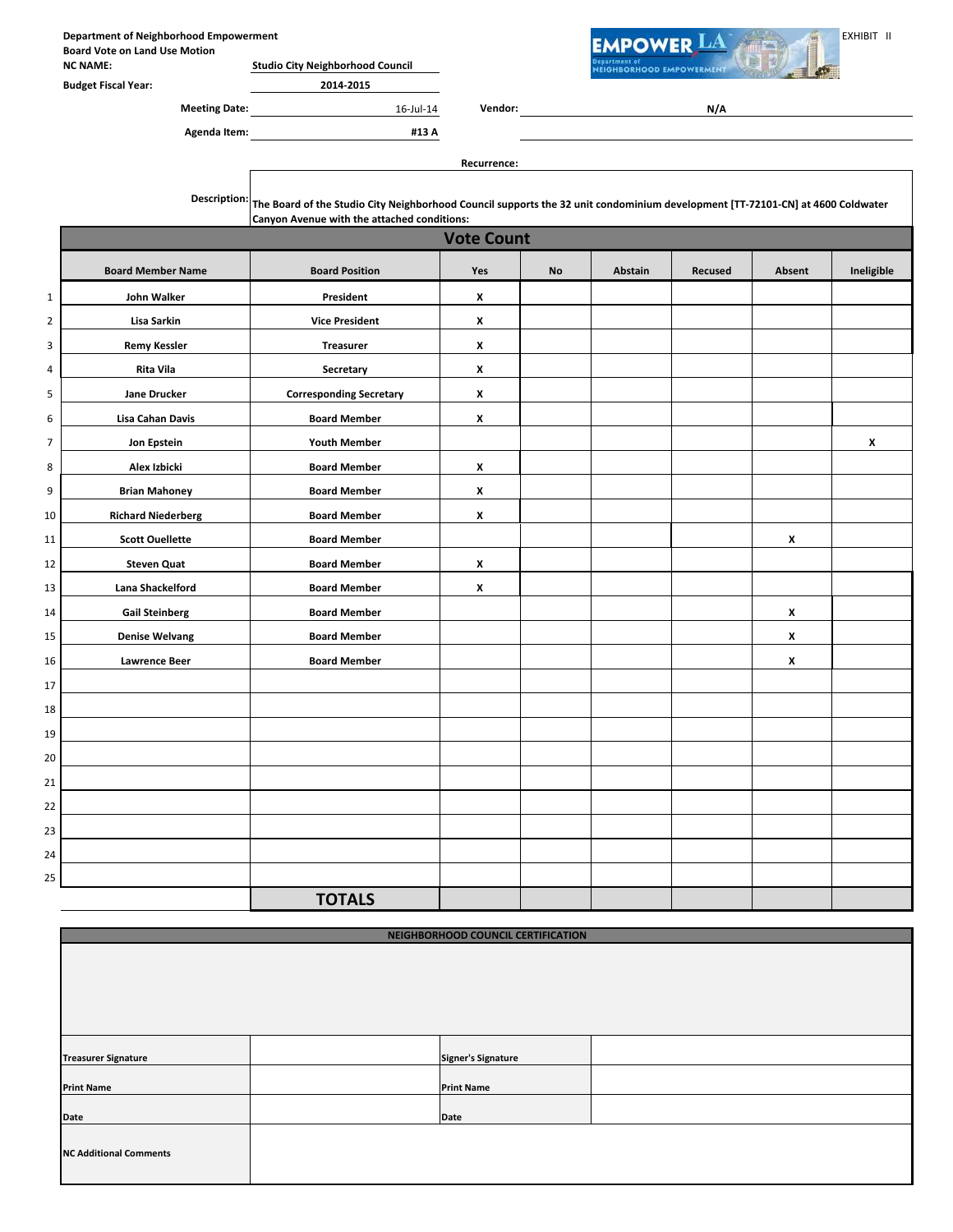Department of Neighborhood Empowerment EXHIBIT III and the Second Vote on Land Use MOWER LA THE EXHIBIT III Board Vote on Land Use Motion

NC NAME: Studio City Neighborhood Council Budget Fiscal Year: 2014-2015

Meeting Date: 16-Jul-14 Vendor:

| Agenda Item: | #13B |
|--------------|------|

N/A

**EIGHBORHOOD EMPOWERMENT** 

Recurrence:

Description: The Board of the Studio City Neighborhood Council supports the Studio City Beautification Association's adoption of city right-a-ways at: (1) The two islands on Ventura Blvd. and Eureka Drive and (2) The hillside triangle formed by Ventura Blvd. and Fairway Avenue. Both projects will be under the City's Adopt-a Median Program.

|                | <b>Vote Count</b>         |                                |                |           |         |         |                    |            |  |
|----------------|---------------------------|--------------------------------|----------------|-----------|---------|---------|--------------------|------------|--|
|                | <b>Board Member Name</b>  | <b>Board Position</b>          | Yes            | <b>No</b> | Abstain | Recused | Absent             | Ineligible |  |
| $\mathbf 1$    | <b>John Walker</b>        | President                      | X              |           |         |         |                    |            |  |
| $\overline{2}$ | Lisa Sarkin               | <b>Vice President</b>          | $\pmb{\times}$ |           |         |         |                    |            |  |
| 3              | <b>Remy Kessler</b>       | <b>Treasurer</b>               | X              |           |         |         |                    |            |  |
| $\overline{4}$ | <b>Rita Vila</b>          | Secretary                      | X              |           |         |         |                    |            |  |
| ${\mathsf 5}$  | Jane Drucker              | <b>Corresponding Secretary</b> | $\pmb{\times}$ |           |         |         |                    |            |  |
| 6              | <b>Lisa Cahan Davis</b>   | <b>Board Member</b>            | $\pmb{\times}$ |           |         |         |                    |            |  |
| $\overline{7}$ | Jon Epstein               | <b>Youth Member</b>            |                |           |         |         |                    | X          |  |
| 8              | Alex Izbicki              | <b>Board Member</b>            | X              |           |         |         |                    |            |  |
| 9              | <b>Brian Mahoney</b>      | <b>Board Member</b>            | X              |           |         |         |                    |            |  |
| 10             | <b>Richard Niederberg</b> | <b>Board Member</b>            | X              |           |         |         |                    |            |  |
| 11             | <b>Scott Ouellette</b>    | <b>Board Member</b>            |                |           |         |         | $\pmb{\mathsf{x}}$ |            |  |
| 12             | <b>Steven Quat</b>        | <b>Board Member</b>            | $\pmb{\times}$ |           |         |         |                    |            |  |
| 13             | Lana Shackelford          | <b>Board Member</b>            | X              |           |         |         |                    |            |  |
| 14             | <b>Gail Steinberg</b>     | <b>Board Member</b>            |                |           |         |         |                    |            |  |
| 15             | <b>Denise Welvang</b>     | <b>Board Member</b>            |                |           |         |         | X                  |            |  |
| 16             | <b>Lawrence Beer</b>      | <b>Board Member</b>            |                |           |         |         | $\pmb{\chi}$       |            |  |
| 17             |                           |                                |                |           |         |         |                    |            |  |
| 18             |                           |                                |                |           |         |         |                    |            |  |
| 19             |                           |                                |                |           |         |         |                    |            |  |
| 20             |                           |                                |                |           |         |         |                    |            |  |
| 21             |                           |                                |                |           |         |         |                    |            |  |
| 22             |                           |                                |                |           |         |         |                    |            |  |
| 23             |                           |                                |                |           |         |         |                    |            |  |
| 24             |                           |                                |                |           |         |         |                    |            |  |
| 25             |                           |                                |                |           |         |         |                    |            |  |
|                |                           | <b>TOTALS</b>                  |                |           |         |         |                    |            |  |

| NEIGHBORHOOD COUNCIL CERTIFICATION |  |                                                        |  |  |  |  |  |
|------------------------------------|--|--------------------------------------------------------|--|--|--|--|--|
|                                    |  |                                                        |  |  |  |  |  |
|                                    |  |                                                        |  |  |  |  |  |
|                                    |  |                                                        |  |  |  |  |  |
|                                    |  |                                                        |  |  |  |  |  |
|                                    |  |                                                        |  |  |  |  |  |
|                                    |  |                                                        |  |  |  |  |  |
|                                    |  |                                                        |  |  |  |  |  |
|                                    |  |                                                        |  |  |  |  |  |
|                                    |  |                                                        |  |  |  |  |  |
|                                    |  |                                                        |  |  |  |  |  |
|                                    |  |                                                        |  |  |  |  |  |
|                                    |  |                                                        |  |  |  |  |  |
|                                    |  |                                                        |  |  |  |  |  |
|                                    |  |                                                        |  |  |  |  |  |
|                                    |  |                                                        |  |  |  |  |  |
|                                    |  |                                                        |  |  |  |  |  |
|                                    |  |                                                        |  |  |  |  |  |
|                                    |  | <b>Signer's Signature</b><br><b>Print Name</b><br>Date |  |  |  |  |  |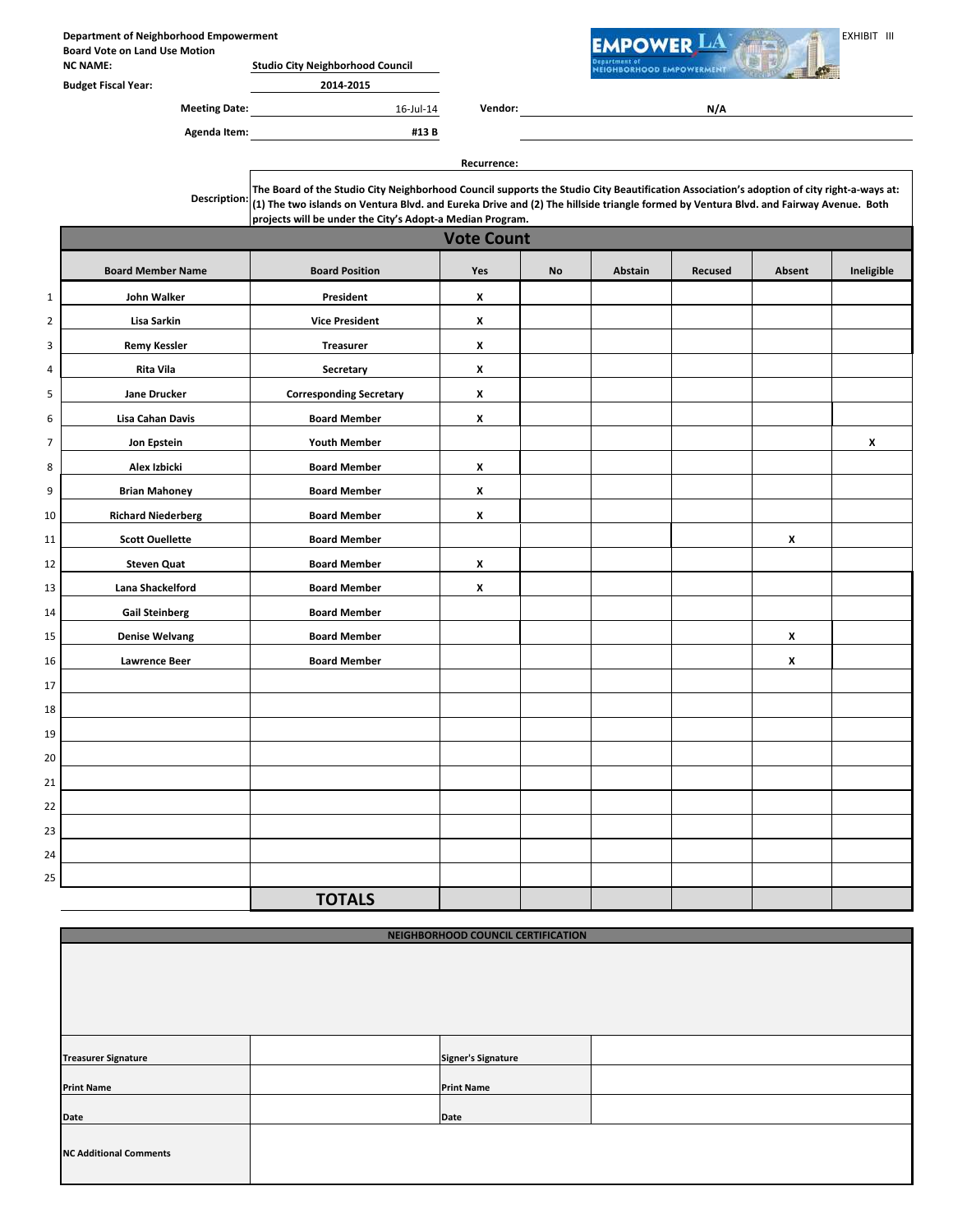Department of Neighborhood Empowerment<br>Board Vote on Transportation Motion Board Vote on Transportation Motion

| <b>NC NAME:</b>            | <b>Studio City Neighborhood Council</b> |
|----------------------------|-----------------------------------------|
| Providence Place IN a con- | 0.01100000                              |

Budget Fiscal Year: 2014-2015

Meeting Date: 16-Jul-14 Vendor: Agenda Item: #15 A

N/A

**EIGHBORHOOD EMPOWERMENT** 

Recurrence:

Description: The Board of the Studio City Neighborhood Council (SCNC) only supports a bike path along the south bank of the Los Angeles River in Studio City (except between Laurel Canyon Boulevard and Colfax Avenue in order to get around the CBS Studio Center (CBS) and a south bank storm drain into the river at Laurel Canyon Boulevard); with bike path tunnels under Whitsett Avenue, Tujunga Avenue, Vineland Avenue and Lankershim Boulevard, as well as, a tunnel under the north side of Laurel Canyon Boulevard due to a storm drain entering the

|                | <b>Vote Count</b>         |                                |                |           |         |         |        |              |
|----------------|---------------------------|--------------------------------|----------------|-----------|---------|---------|--------|--------------|
|                | <b>Board Member Name</b>  | <b>Board Position</b>          | Yes            | <b>No</b> | Abstain | Recused | Absent | Ineligible   |
| $1\,$          | John Walker               | President                      | X              |           |         |         |        |              |
| $\overline{2}$ | Lisa Sarkin               | <b>Vice President</b>          | X              |           |         |         |        |              |
| 3              | <b>Remy Kessler</b>       | <b>Treasurer</b>               | X              |           |         |         |        |              |
| $\overline{4}$ | Rita Vila                 | Secretary                      | X              |           |         |         |        |              |
| 5              | <b>Jane Drucker</b>       | <b>Corresponding Secretary</b> | $\pmb{\times}$ |           |         |         |        |              |
| 6              | <b>Lisa Cahan Davis</b>   | <b>Board Member</b>            | X              |           |         |         |        |              |
| $\overline{7}$ | Jon Epstein               | <b>Youth Member</b>            |                |           |         |         |        | $\pmb{\chi}$ |
| 8              | Alex Izbicki              | <b>Board Member</b>            | X              |           |         |         |        |              |
| 9              | <b>Brian Mahoney</b>      | <b>Board Member</b>            | $\pmb{\times}$ |           |         |         |        |              |
| 10             | <b>Richard Niederberg</b> | <b>Board Member</b>            | X              |           |         |         |        |              |
| 11             | <b>Scott Ouellette</b>    | <b>Board Member</b>            |                |           |         |         | X      |              |
| 12             | <b>Steven Quat</b>        | <b>Board Member</b>            | X              |           |         |         |        |              |
| 13             | Lana Shackelford          | <b>Board Member</b>            | X              |           |         |         |        |              |
| 14             | <b>Gail Steinberg</b>     | <b>Board Member</b>            |                |           |         |         | x      |              |
| 15             | <b>Denise Welvang</b>     | <b>Board Member</b>            |                |           |         |         | X      |              |
| 16             | <b>Lawrence Beer</b>      | <b>Board Member</b>            |                |           |         |         | X      |              |
| 17             |                           |                                |                |           |         |         |        |              |
| 18             |                           |                                |                |           |         |         |        |              |
| 19             |                           |                                |                |           |         |         |        |              |
| 20             |                           |                                |                |           |         |         |        |              |
| 21             |                           |                                |                |           |         |         |        |              |
| 22             |                           |                                |                |           |         |         |        |              |
| 23             |                           |                                |                |           |         |         |        |              |
| 24             |                           |                                |                |           |         |         |        |              |
| 25             |                           |                                |                |           |         |         |        |              |
|                |                           | <b>TOTALS</b>                  |                |           |         |         |        |              |

| NEIGHBORHOOD COUNCIL CERTIFICATION |  |                           |  |  |  |  |  |  |
|------------------------------------|--|---------------------------|--|--|--|--|--|--|
|                                    |  |                           |  |  |  |  |  |  |
|                                    |  |                           |  |  |  |  |  |  |
|                                    |  |                           |  |  |  |  |  |  |
|                                    |  |                           |  |  |  |  |  |  |
|                                    |  |                           |  |  |  |  |  |  |
|                                    |  |                           |  |  |  |  |  |  |
|                                    |  |                           |  |  |  |  |  |  |
| <b>Treasurer Signature</b>         |  | <b>Signer's Signature</b> |  |  |  |  |  |  |
|                                    |  |                           |  |  |  |  |  |  |
| <b>Print Name</b>                  |  | <b>Print Name</b>         |  |  |  |  |  |  |
|                                    |  |                           |  |  |  |  |  |  |
| Date                               |  | Date                      |  |  |  |  |  |  |
|                                    |  |                           |  |  |  |  |  |  |
| <b>NC Additional Comments</b>      |  |                           |  |  |  |  |  |  |
|                                    |  |                           |  |  |  |  |  |  |
|                                    |  |                           |  |  |  |  |  |  |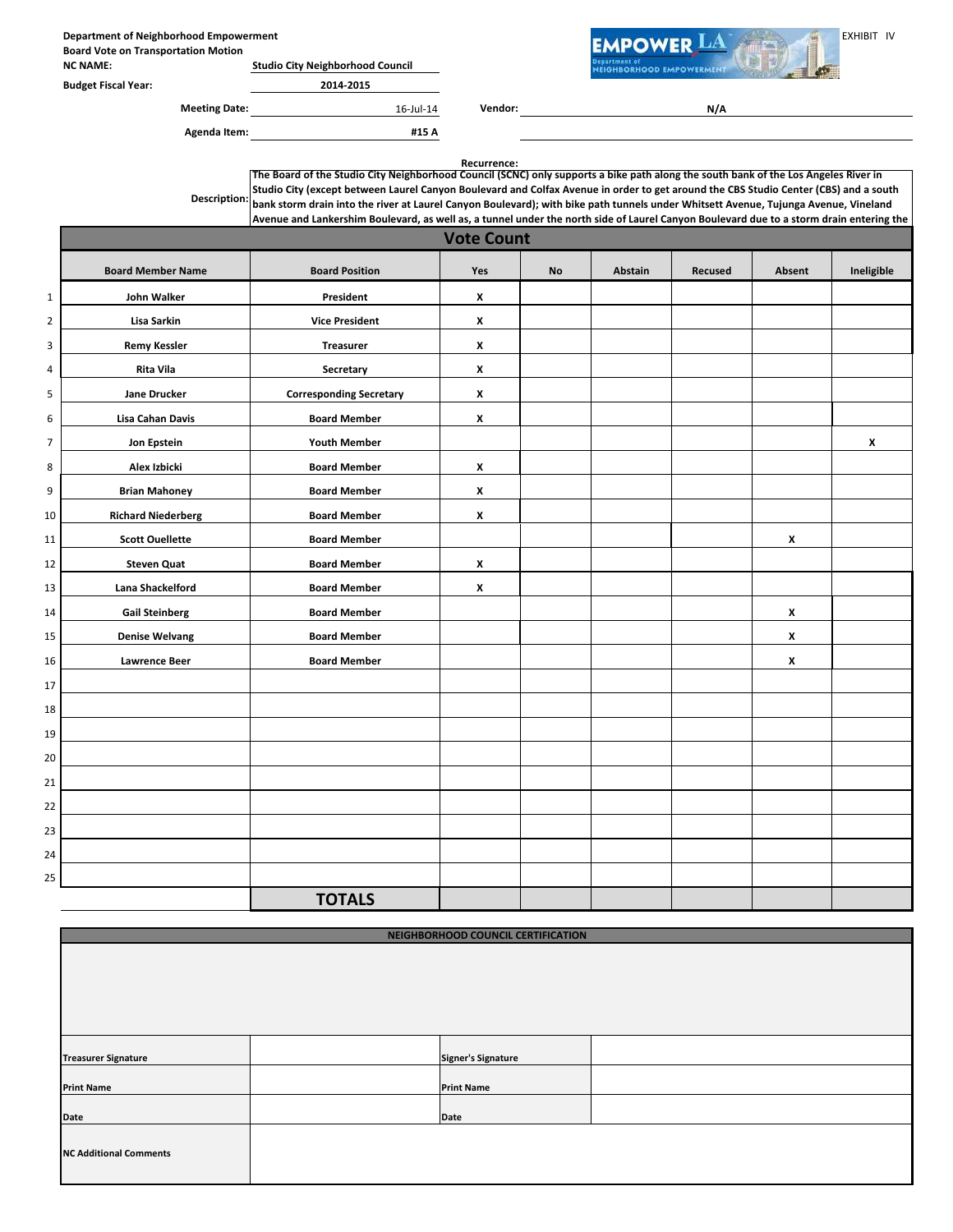Department of Neighborhood Empowerment<br>Board Vote on Transpotation Motion (Network) Network Change of The Communication of New York Change of The EXHIBIT V Board Vote on Transpotation Motion

NC NAME: Studio City Neighborhood Council

Budget Fiscal Year: 2014-2015

Meeting Date: 16-Jul-14 Vendor:

Agenda Item: #15 B

N/A

**EIGHBORHOOD EMPOWERMENT** 

Recurrence:

Description: The Board of the Studio City Neighborhood Council requests that Councilmember Paul Krekorian place highly visable signs (perpendicular) on both sides of Ventura Boulevard in front of the Studio City Parking Structure to raise the awareness of the parking structure's existence that the current sign (parallel) does not.

|                | <b>Vote Count</b>         |                                |                    |           |         |         |                    |            |  |
|----------------|---------------------------|--------------------------------|--------------------|-----------|---------|---------|--------------------|------------|--|
|                | <b>Board Member Name</b>  | <b>Board Position</b>          | Yes                | <b>No</b> | Abstain | Recused | Absent             | Ineligible |  |
| $\mathbf{1}$   | <b>John Walker</b>        | President                      | X                  |           |         |         |                    |            |  |
| $\mathbf 2$    | Lisa Sarkin               | <b>Vice President</b>          | $\pmb{\chi}$       |           |         |         |                    |            |  |
| 3              | <b>Remy Kessler</b>       | <b>Treasurer</b>               | $\pmb{\chi}$       |           |         |         |                    |            |  |
| 4              | Rita Vila                 | Secretary                      | X                  |           |         |         |                    |            |  |
| 5              | <b>Jane Drucker</b>       | <b>Corresponding Secretary</b> | $\pmb{\mathsf{x}}$ |           |         |         |                    |            |  |
| $\,6\,$        | <b>Lisa Cahan Davis</b>   | <b>Board Member</b>            | $\pmb{\mathsf{x}}$ |           |         |         |                    |            |  |
| $\overline{7}$ | Jon Epstein               | <b>Youth Member</b>            |                    |           |         |         |                    | X          |  |
| 8              | Alex Izbicki              | <b>Board Member</b>            | $\pmb{\chi}$       |           |         |         |                    |            |  |
| 9              | <b>Brian Mahoney</b>      | <b>Board Member</b>            | X                  |           |         |         |                    |            |  |
| 10             | <b>Richard Niederberg</b> | <b>Board Member</b>            | $\pmb{\chi}$       |           |         |         |                    |            |  |
| 11             | <b>Scott Ouellette</b>    | <b>Board Member</b>            |                    |           |         |         | $\pmb{\mathsf{x}}$ |            |  |
| 12             | <b>Steven Quat</b>        | <b>Board Member</b>            | $\pmb{\chi}$       |           |         |         |                    |            |  |
| 13             | Lana Shackelford          | <b>Board Member</b>            | $\pmb{\chi}$       |           |         |         |                    |            |  |
| $14\,$         | <b>Gail Steinberg</b>     | <b>Board Member</b>            |                    |           |         |         | $\pmb{\mathsf{x}}$ |            |  |
| 15             | <b>Denise Welvang</b>     | <b>Board Member</b>            |                    |           |         |         | X                  |            |  |
| 16             | <b>Lawrence Beer</b>      | <b>Board Member</b>            |                    |           |         |         | x                  |            |  |
| $17\,$         |                           |                                |                    |           |         |         |                    |            |  |
| 18             |                           |                                |                    |           |         |         |                    |            |  |
| 19             |                           |                                |                    |           |         |         |                    |            |  |
| 20             |                           |                                |                    |           |         |         |                    |            |  |
| 21             |                           |                                |                    |           |         |         |                    |            |  |
| 22             |                           |                                |                    |           |         |         |                    |            |  |
| 23             |                           |                                |                    |           |         |         |                    |            |  |
| 24             |                           |                                |                    |           |         |         |                    |            |  |
| 25             |                           |                                |                    |           |         |         |                    |            |  |
|                |                           | <b>TOTALS</b>                  |                    |           |         |         |                    |            |  |

| NEIGHBORHOOD COUNCIL CERTIFICATION |  |                           |  |  |
|------------------------------------|--|---------------------------|--|--|
|                                    |  |                           |  |  |
|                                    |  |                           |  |  |
|                                    |  |                           |  |  |
|                                    |  |                           |  |  |
|                                    |  |                           |  |  |
|                                    |  |                           |  |  |
|                                    |  |                           |  |  |
| <b>Treasurer Signature</b>         |  | <b>Signer's Signature</b> |  |  |
|                                    |  |                           |  |  |
| <b>Print Name</b>                  |  | <b>Print Name</b>         |  |  |
|                                    |  |                           |  |  |
| Date                               |  | Date                      |  |  |
|                                    |  |                           |  |  |
| <b>NC Additional Comments</b>      |  |                           |  |  |
|                                    |  |                           |  |  |
|                                    |  |                           |  |  |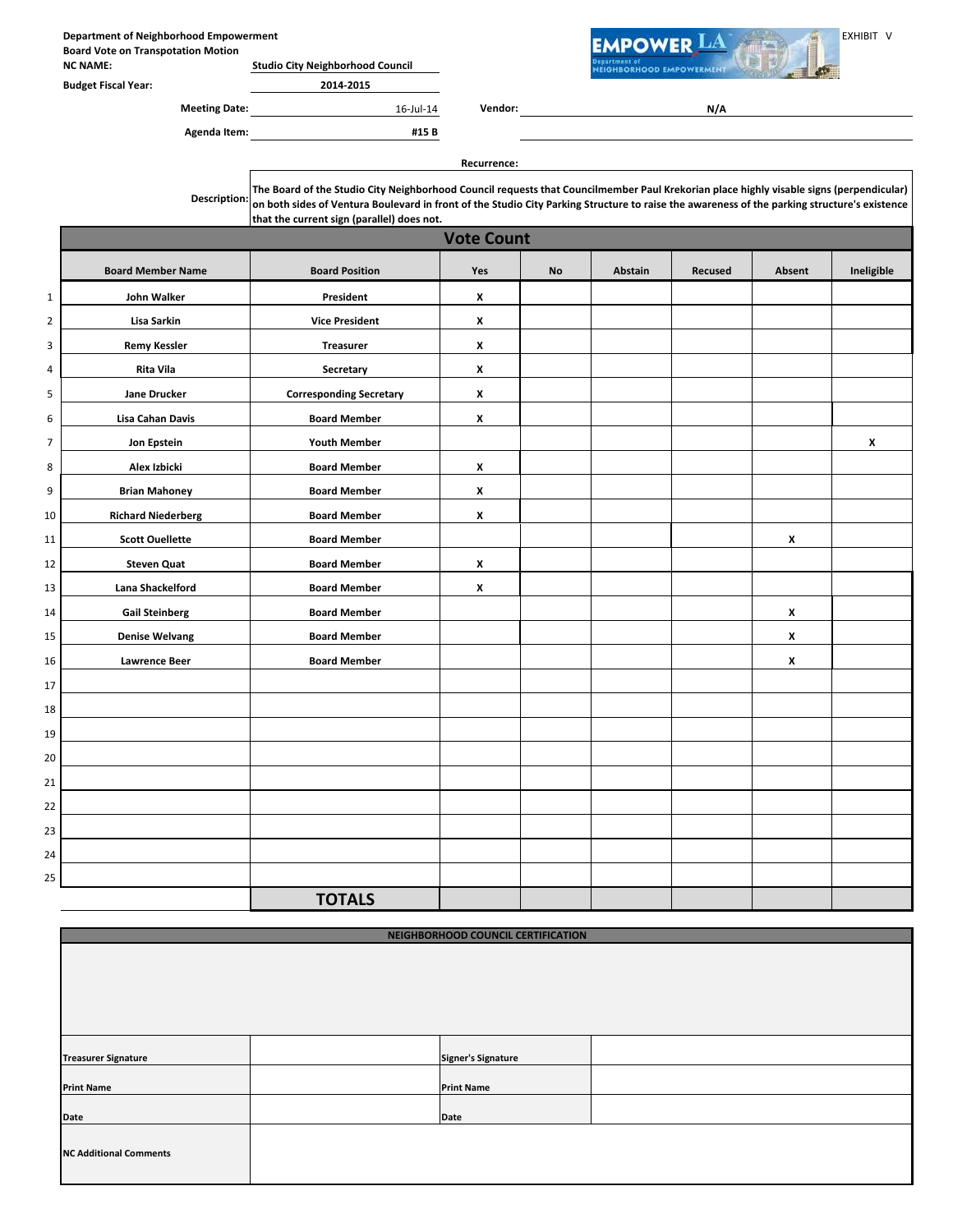Department of Neighborhood Empowerment<br>Board Vote on Government Affairs Committee Motion

Board Vote on Government Affairs Committee Motion NC NAME: Studio City Neighborhood Council



Meeting Date: 16-Jul-14 Vendor:

Agenda Item: #17 A

N/A

EIGHBORHOOD EMPOWERMENT

Recurrence: proposed Citywide Sign Ordinance to: (1) revise the "takedown" ratio for removal of existing billboard space for every new square foot of (1) revise the "takedown" ratio for removal of existing billboard space for every ne The Board of the Studio City Neighborhood Council requests that the Planning and Land Use Management Committee amend the billboard space installed from one sq. ft. removed for every one sq. ft. installed and to state that the "community benefit" packages be allowed to substitute for a maximum of 15% of that takedown requirement. (2) to limit the grandfathered sign districts to the two sign

|                  |                           |                                | <b>Vote Count</b> |           |              |         |                    |                    |
|------------------|---------------------------|--------------------------------|-------------------|-----------|--------------|---------|--------------------|--------------------|
|                  | <b>Board Member Name</b>  | <b>Board Position</b>          | Yes               | <b>No</b> | Abstain      | Recused | Absent             | Ineligible         |
| $\mathbf 1$      | <b>John Walker</b>        | President                      | X                 |           |              |         |                    |                    |
| $\overline{2}$   | Lisa Sarkin               | <b>Vice President</b>          | X                 |           |              |         |                    |                    |
| 3                | <b>Remy Kessler</b>       | <b>Treasurer</b>               | X                 |           |              |         |                    |                    |
| $\overline{a}$   | Rita Vila                 | Secretary                      | X                 |           |              |         |                    |                    |
| 5                | <b>Jane Drucker</b>       | <b>Corresponding Secretary</b> | X                 |           |              |         |                    |                    |
| 6                | Lisa Cahan Davis          | <b>Board Member</b>            | X                 |           |              |         |                    |                    |
| $\boldsymbol{7}$ | Jon Epstein               | <b>Youth Member</b>            |                   |           |              |         |                    | $\pmb{\mathsf{x}}$ |
| 8                | Alex Izbicki              | <b>Board Member</b>            | X                 |           |              |         |                    |                    |
| 9                | <b>Brian Mahoney</b>      | <b>Board Member</b>            |                   |           | $\pmb{\chi}$ |         |                    |                    |
| 10               | <b>Richard Niederberg</b> | <b>Board Member</b>            | X                 |           |              |         |                    |                    |
| 11               | <b>Scott Ouellette</b>    | <b>Board Member</b>            |                   |           |              |         | $\pmb{\mathsf{x}}$ |                    |
| 12               | <b>Steven Quat</b>        | <b>Board Member</b>            | X                 |           |              |         |                    |                    |
| 13               | Lana Shackelford          | <b>Board Member</b>            | X                 |           |              |         |                    |                    |
| 14               | <b>Gail Steinberg</b>     | <b>Board Member</b>            |                   |           |              |         | X                  |                    |
| 15               | <b>Denise Welvang</b>     | <b>Board Member</b>            |                   |           |              |         | X                  |                    |
| 16               | <b>Lawrence Beer</b>      | <b>Board Member</b>            |                   |           |              |         | x                  |                    |
| 17               |                           |                                |                   |           |              |         |                    |                    |
| 18               |                           |                                |                   |           |              |         |                    |                    |
| 19               |                           |                                |                   |           |              |         |                    |                    |
| 20               |                           |                                |                   |           |              |         |                    |                    |
| 21               |                           |                                |                   |           |              |         |                    |                    |
| 22               |                           |                                |                   |           |              |         |                    |                    |
| 23               |                           |                                |                   |           |              |         |                    |                    |
| 24               |                           |                                |                   |           |              |         |                    |                    |
| 25               |                           |                                |                   |           |              |         |                    |                    |
|                  |                           | <b>TOTALS</b>                  |                   |           |              |         |                    |                    |

| NEIGHBORHOOD COUNCIL CERTIFICATION |  |                           |  |  |
|------------------------------------|--|---------------------------|--|--|
|                                    |  |                           |  |  |
|                                    |  |                           |  |  |
|                                    |  |                           |  |  |
|                                    |  |                           |  |  |
|                                    |  |                           |  |  |
|                                    |  |                           |  |  |
|                                    |  |                           |  |  |
| <b>Treasurer Signature</b>         |  | <b>Signer's Signature</b> |  |  |
| <b>Print Name</b>                  |  | <b>Print Name</b>         |  |  |
|                                    |  |                           |  |  |
| Date                               |  | Date                      |  |  |
|                                    |  |                           |  |  |
| <b>NC Additional Comments</b>      |  |                           |  |  |
|                                    |  |                           |  |  |
|                                    |  |                           |  |  |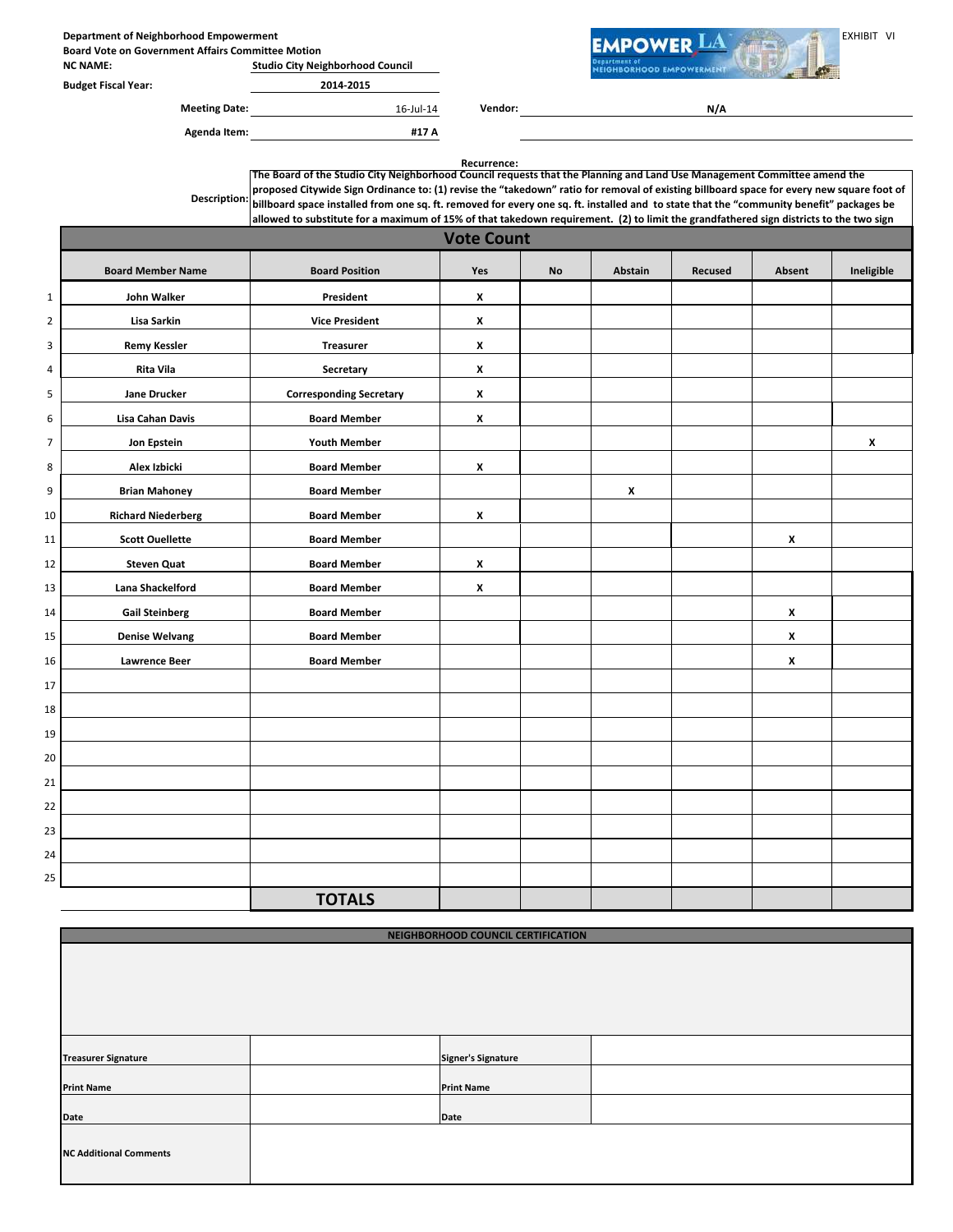Department of Neighborhood Empowerment<br>Board Vote on Government Affairs Committee Motion

Board Vote on Government Affairs Committee Motion NC NAME: Studio City Neighborhood Council

| <b>Budget Fiscal Year:</b> |  |
|----------------------------|--|

2014-2015 Meeting Date:  $16$ -Jul-14 Vendor: **EIGHBORHOOD EMPOWERMENT** 

N/A

Agenda Item: #17 B

Recurrence: Board Member Name | Board Position | Yes | No | Abstain | Recused | Absent | Ineligible 1 John Walker **President** President **New York Constructs** 2 Lisa Sarkin Vice President X 3 Remy Kessler **Treasurer** Treasurer X 4 **Rita Vila** Rita Vila **Network Constructs Constructs Constructs** Constructs **Constructs** Constructs Construct Constructs Construct Constructs Construct Constructs Construct Constructs Construct Constructs Construct Const Vote Count Description: The Board of the Studio City Neighborhood Council requests that the draft of the special filming conditions for the Colfax Meadows area disseminated June 16, 2014 be amended as follows: Bullet Point 1 to include specific numerical limitations, such as one shoot per block per four weeks, with a maximum duration of the shoot of two consecutive days. Additionally, the last sentence, which is bolded, to replace the words "should be assumed to be" with "will be." Bullet Point 2 to indicate weekend and holiday filming is prohibited. Bullet

| 4              | кіта viia                 | secretary                      | $\lambda$    |                    |                    |                    |                    |
|----------------|---------------------------|--------------------------------|--------------|--------------------|--------------------|--------------------|--------------------|
| 5              | <b>Jane Drucker</b>       | <b>Corresponding Secretary</b> | X            |                    |                    |                    |                    |
| 6              | Lisa Cahan Davis          | <b>Board Member</b>            |              | $\pmb{\mathsf{x}}$ |                    |                    |                    |
| $\overline{7}$ | Jon Epstein               | <b>Youth Member</b>            |              |                    |                    |                    | $\pmb{\mathsf{x}}$ |
| 8              | Alex Izbicki              | <b>Board Member</b>            |              | $\pmb{\chi}$       |                    |                    |                    |
| 9              | <b>Brian Mahoney</b>      | <b>Board Member</b>            |              |                    | $\pmb{\mathsf{x}}$ |                    |                    |
| 10             | <b>Richard Niederberg</b> | <b>Board Member</b>            | $\pmb{\chi}$ |                    |                    |                    |                    |
| 11             | <b>Scott Ouellette</b>    | <b>Board Member</b>            |              |                    |                    | X                  |                    |
| 12             | <b>Steven Quat</b>        | <b>Board Member</b>            | $\pmb{\chi}$ |                    |                    |                    |                    |
| 13             | Lana Shackelford          | <b>Board Member</b>            |              | $\pmb{\chi}$       |                    |                    |                    |
| 14             | <b>Gail Steinberg</b>     | <b>Board Member</b>            |              |                    |                    | $\pmb{\mathsf{x}}$ |                    |
| 15             | <b>Denise Welvang</b>     | <b>Board Member</b>            |              |                    |                    | X                  |                    |
| 16             | <b>Lawrence Beer</b>      | <b>Board Member</b>            |              |                    |                    | $\pmb{\mathsf{x}}$ |                    |
| 17             |                           |                                |              |                    |                    |                    |                    |
| 18             |                           |                                |              |                    |                    |                    |                    |
| 19             |                           |                                |              |                    |                    |                    |                    |
| 20             |                           |                                |              |                    |                    |                    |                    |
| 21             |                           |                                |              |                    |                    |                    |                    |
| 22             |                           |                                |              |                    |                    |                    |                    |
| 23             |                           |                                |              |                    |                    |                    |                    |
| 24             |                           |                                |              |                    |                    |                    |                    |
| 25             |                           |                                |              |                    |                    |                    |                    |
|                |                           | <b>TOTALS</b>                  |              |                    |                    |                    |                    |

| NEIGHBORHOOD COUNCIL CERTIFICATION |  |                           |  |  |  |
|------------------------------------|--|---------------------------|--|--|--|
|                                    |  |                           |  |  |  |
|                                    |  |                           |  |  |  |
| <b>Treasurer Signature</b>         |  | <b>Signer's Signature</b> |  |  |  |
| <b>Print Name</b>                  |  | <b>Print Name</b>         |  |  |  |
| Date                               |  | Date                      |  |  |  |
| <b>NC Additional Comments</b>      |  |                           |  |  |  |